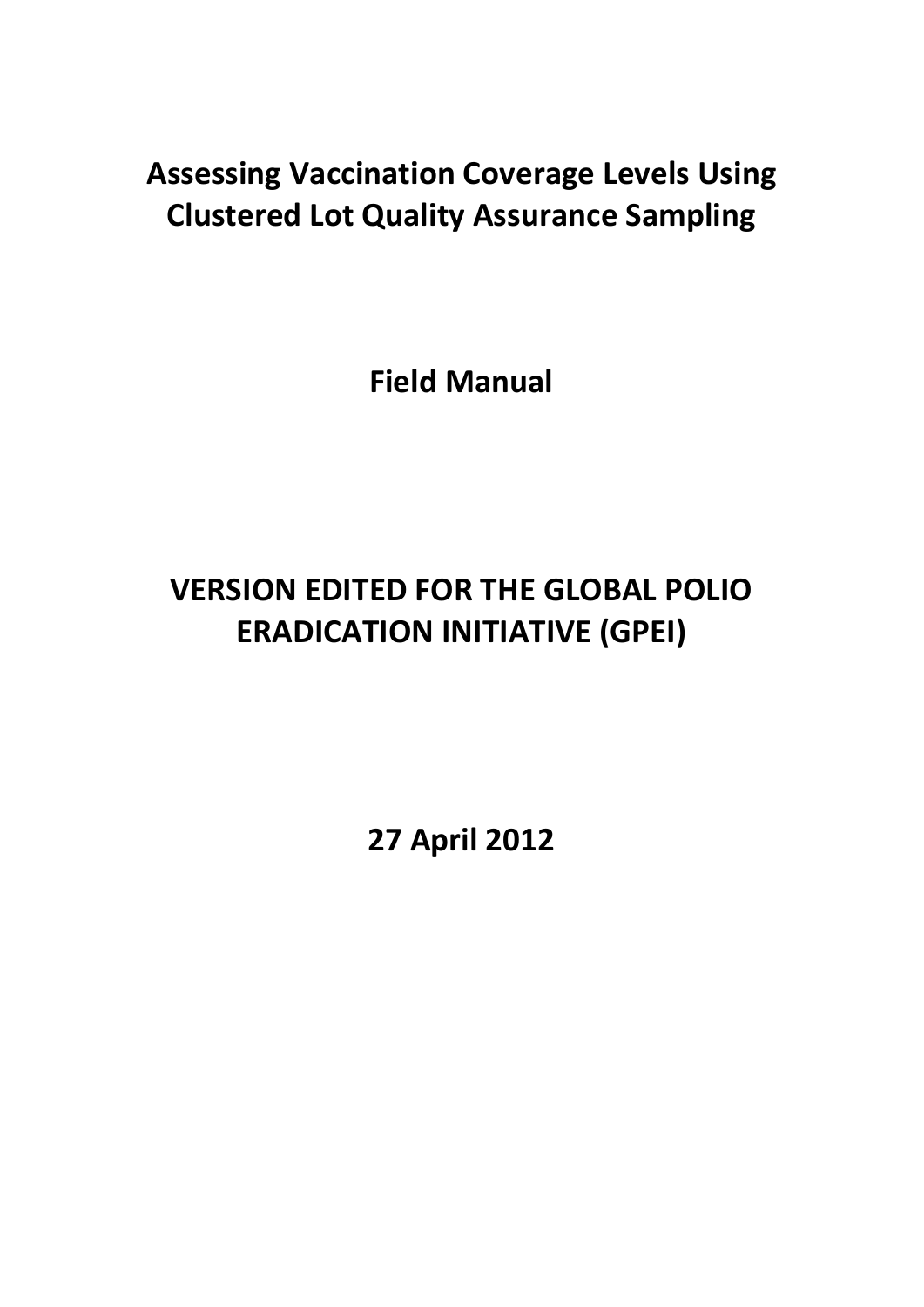## **Table of contents**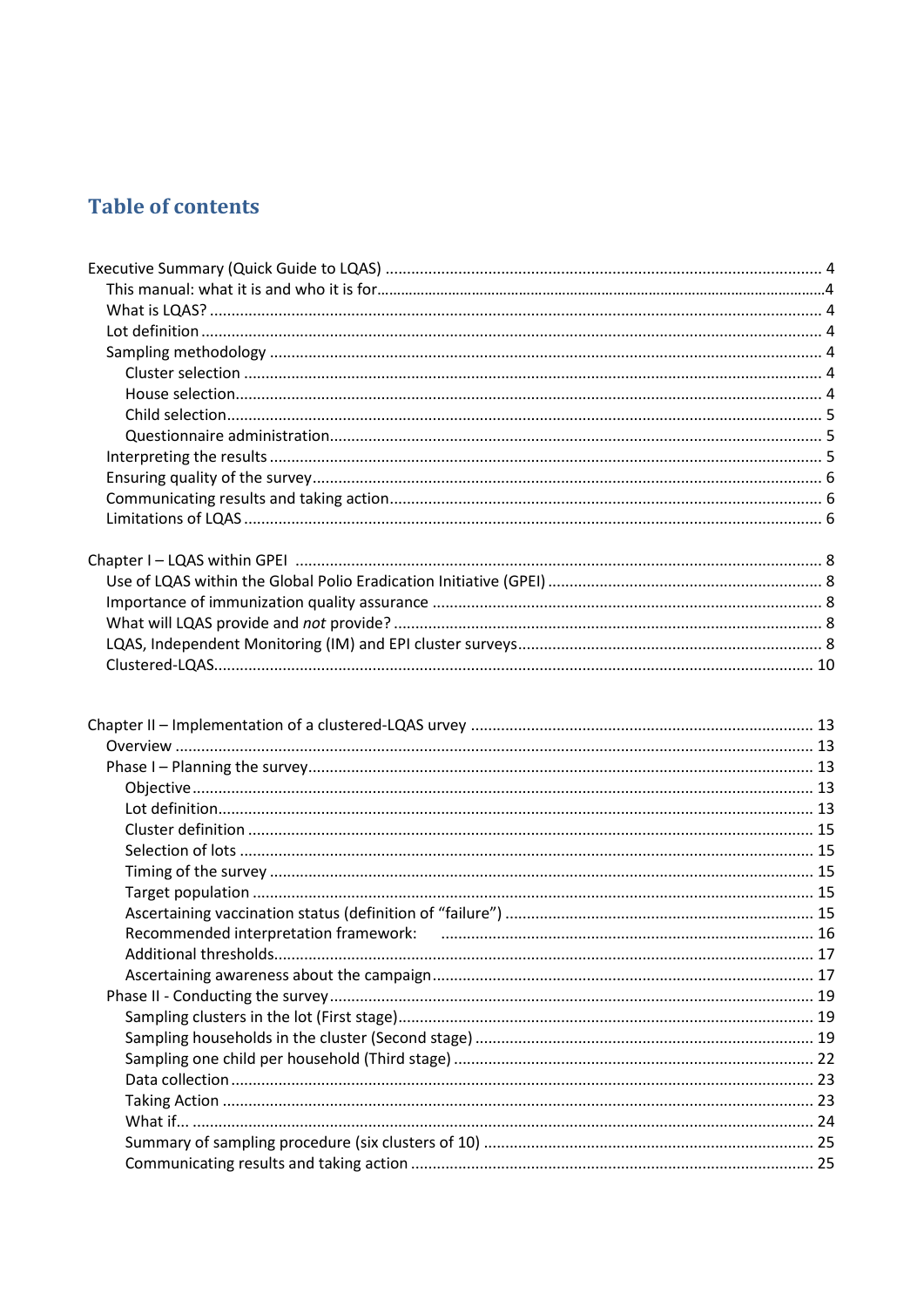| Supervisor/coordinator's check-list: Best Practices to ensure quality during the stages of clustered-LQAS. 30 |  |
|---------------------------------------------------------------------------------------------------------------|--|
|                                                                                                               |  |
|                                                                                                               |  |
|                                                                                                               |  |
|                                                                                                               |  |
|                                                                                                               |  |
|                                                                                                               |  |
|                                                                                                               |  |
|                                                                                                               |  |
|                                                                                                               |  |
|                                                                                                               |  |
|                                                                                                               |  |
|                                                                                                               |  |
|                                                                                                               |  |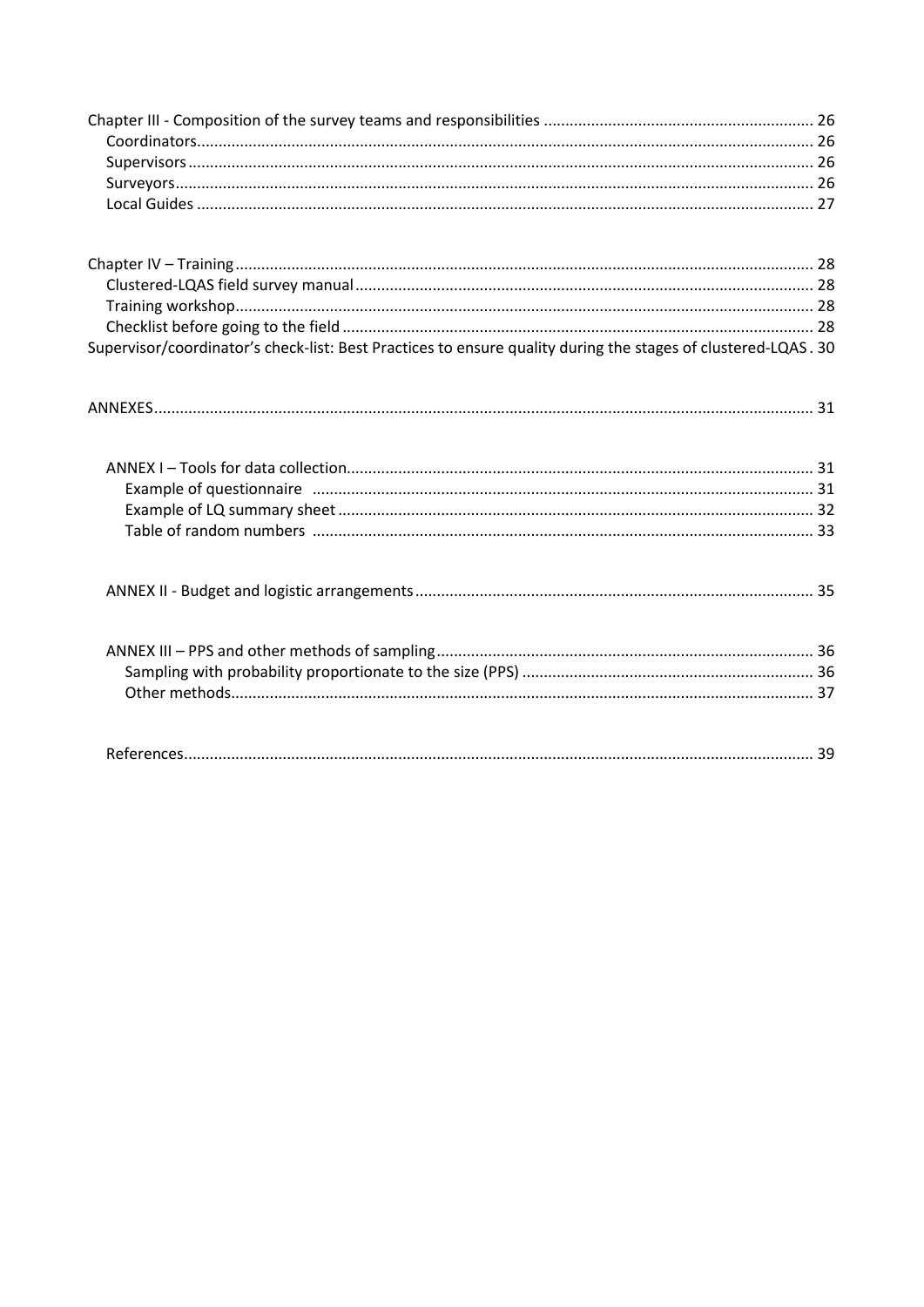## <span id="page-3-0"></span>**Executive Summary (Quick Guide to LQAS)**

#### <span id="page-3-1"></span>**This manual: what it is and who it is for**

This field manual is intended for national and local-level officers involved in polio vaccination activities in the framework of the Global Polio Eradication Initiative. It is an operational tool that will help users to make decisions about whether, where and how to conduct a clustered-LQAS survey to evaluate oral polio vaccine (OPV) coverage.

For programmatic and feasibility reasons, the manual is based on a fixed sample size of 60 children, divided into six clusters of ten, which allows lots to be classified according to three bands of coverage: High, Medium, and Low.

#### **What is LQAS?**

Lot Quality Assurance Sampling (LQAS) is a rapid survey method to assess the quality of vaccination coverage following supplementary immunization activities (SIA) in pre-defined areas such as a health district (known as "lots"), using a small sample size.

#### <span id="page-3-2"></span>**Lot definition**

Lot should be defined, based on geographical or administrative boundaries, usually at district or sub-district level, where there is a responsible officer present and accountable for corrective actions.

#### <span id="page-3-3"></span>**Sampling methodology**

In each lot, 60 children will be sampled in six different clusters, each of 10 children (e.g., villages, settlements).

#### <span id="page-3-4"></span>**Cluster selection**

In each lot, six clusters should be selected, based on PPS (Probability Proportionate to the Size) methodology (i.e., if a village has a larger population, it is more likely to be selected).

#### <span id="page-3-5"></span>**House selection**

In each cluster, 10 houses with eligible children should be selected, with the following methodology:

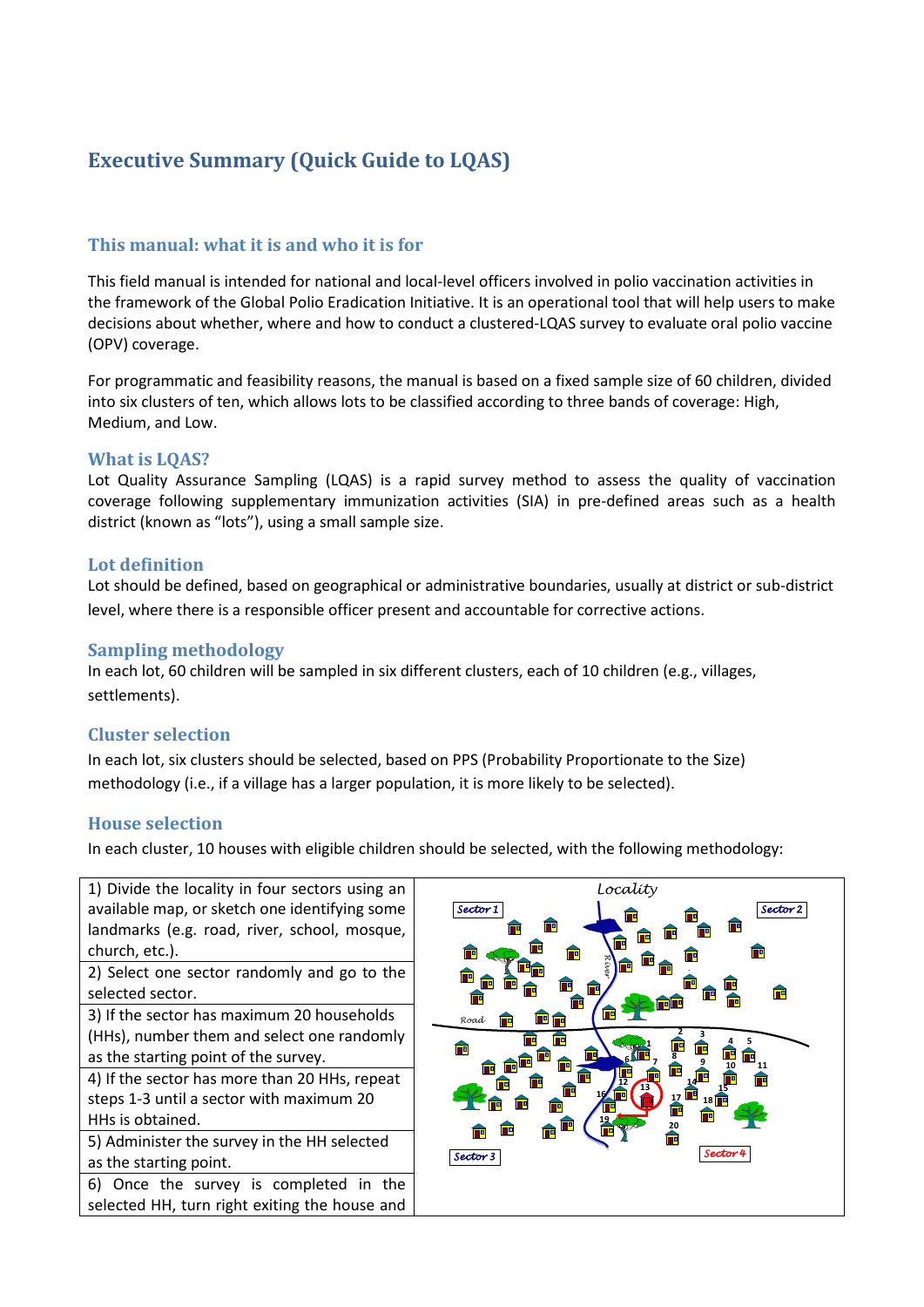

#### <span id="page-4-0"></span>**Child selection**

Only one child should be selected in each house:

- 1. Ask the head of the household or a caregiver how many eligible individuals are present in the house.
- 2. List them and select one randomly to administer the questionnaire.
- 3. Once the questionnaire is administered move to the following household according to the sampling interval.

#### <span id="page-4-1"></span>**Questionnaire administration**

- 1. Fill out questions regarding the cluster location when you arrive in the locality.
- 2. The most important question is if the individual selected is vaccinated (the child has the "finger mark").
- 3. You may want to add other questions to the questionnaire depending on the survey needs.
- 4. Always allow for a "comments section" in the questionnaire to specify if there were any issues with selecting households – this will be important for evaluating the ease of the survey procedure for future applications.

#### <span id="page-4-2"></span>**Interpreting the results**

The recent GPEI informal consultation on monitoring (February 2012) recommended the following interpretation framework:

- a) 0-3 unvaccinated (out of 60): coverage is the Higher Band (i.e. above 90%) → **PASS** (Maintain the current coverage);
- b) 4-8 unvaccinated (out of 60): coverage is probably in the Medium Band (i.e. between 80 and 90%) → **WARNING**: review other indicators, for example in-process monitoring or administrative coverage in order to decide how to increase coverage levels above 90% in the lot;
- c) 9 or more unvaccinated (out of 60): coverage is in the Lower Band (i.e. lack of evidence that it is above 80%)  $\rightarrow$  **FAIL**: consider re-doing the SIA.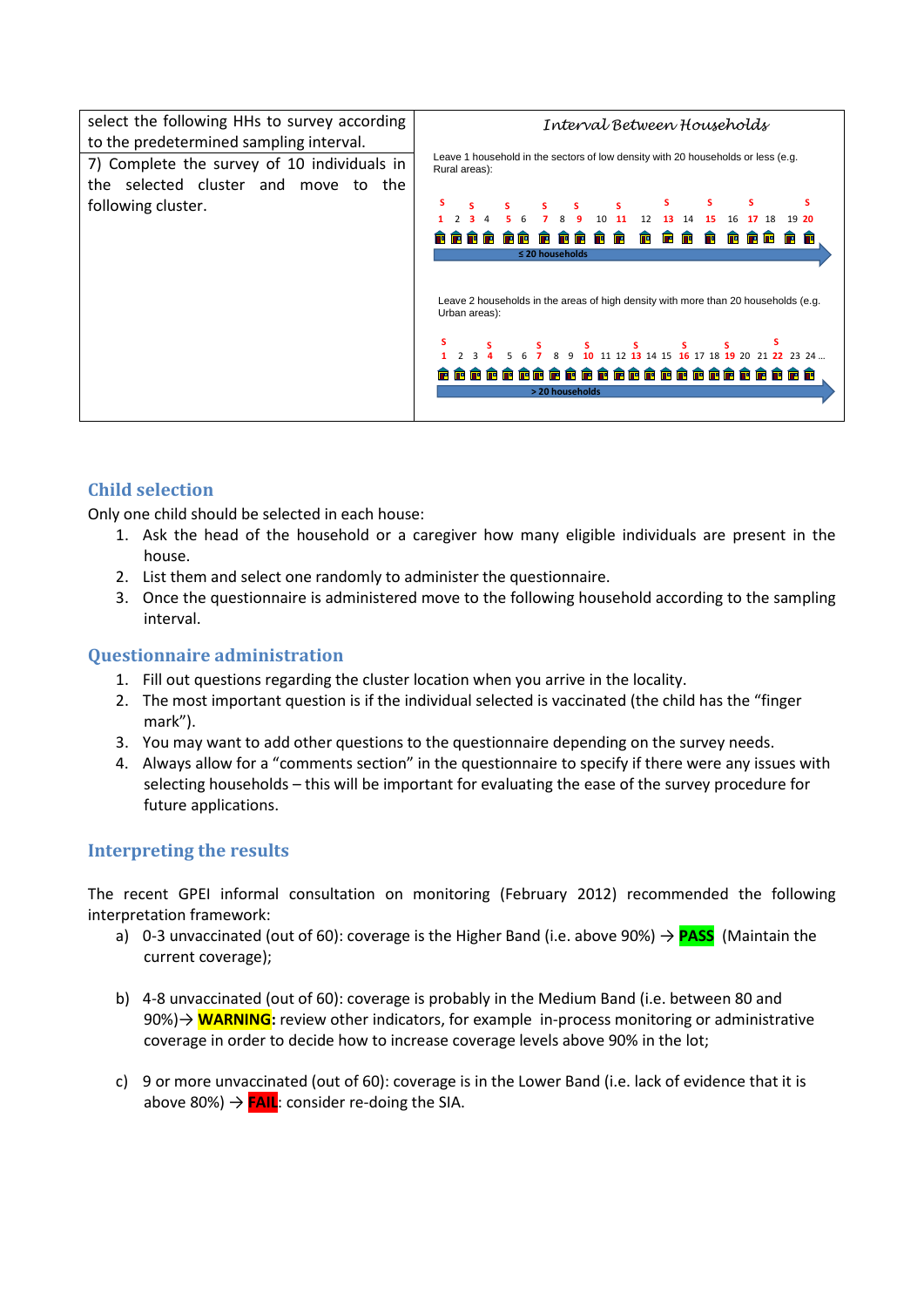## **Interpretation Framework**

**Sample = 60 (6 clusters of 10)**



If too many lots are "failed", the programme can use additional thresholds (d=19) to identify lots with the "lowest" coverage (i.e. lack of evidence that it is above 60%) and others (i.e. above 60%).

#### <span id="page-5-0"></span>**Ensuring quality of the survey**

The key to obtaining reliable results is the quality of survey. The supervisor should train surveyors and monitor the activity, especially to ensure (1) that the cluster is selected based on the PPS; (2) the households are selected randomly based on the methodology; and (3) only one child is selected in each house.

#### <span id="page-5-1"></span>**Communicating results and taking action**

Especially if we are in the FAIL or WARNING bands, it is very important to forward this information immediately to decision-makers and interested stakeholders so that measures to raise vaccination coverage can be rapidly implemented at lot level. **Users** will need to consider what may have caused the low coverage identified in the rejected lots (e.g. absence of immunization cards rather than vaccine, not enough vaccine vials in that area, presence of hard-to reach areas, etc.) and then design solutions.

#### What if the lot passes?

Clustered-LQAS may also show that vaccination coverage is higher than expected in certain lots, meaning that the classification is: PASS. If the lots thought to have low coverage are actually doing well, users may want to consider redirecting resources to areas more in need. This decision needs to be taken carefully, however, making sure that we do not remove workforce from areas that still need it.

#### <span id="page-5-2"></span>**Limitations of LQAS**

When the outcome of LQAS is discussed and used to make programmatic decisions, the following limitations should be noted.

**1.** *There is some risk of misclassification*

Due to the relatively small sample size and clustering approach, there is a chance of misclassification. In fact in lots where coverage varies greatly between the six clusters, the statistical errors (i.e. alpha and beta error) can be very high (up to 20%). The use of multiple bands for classification may further increase the error of misclassification of lots.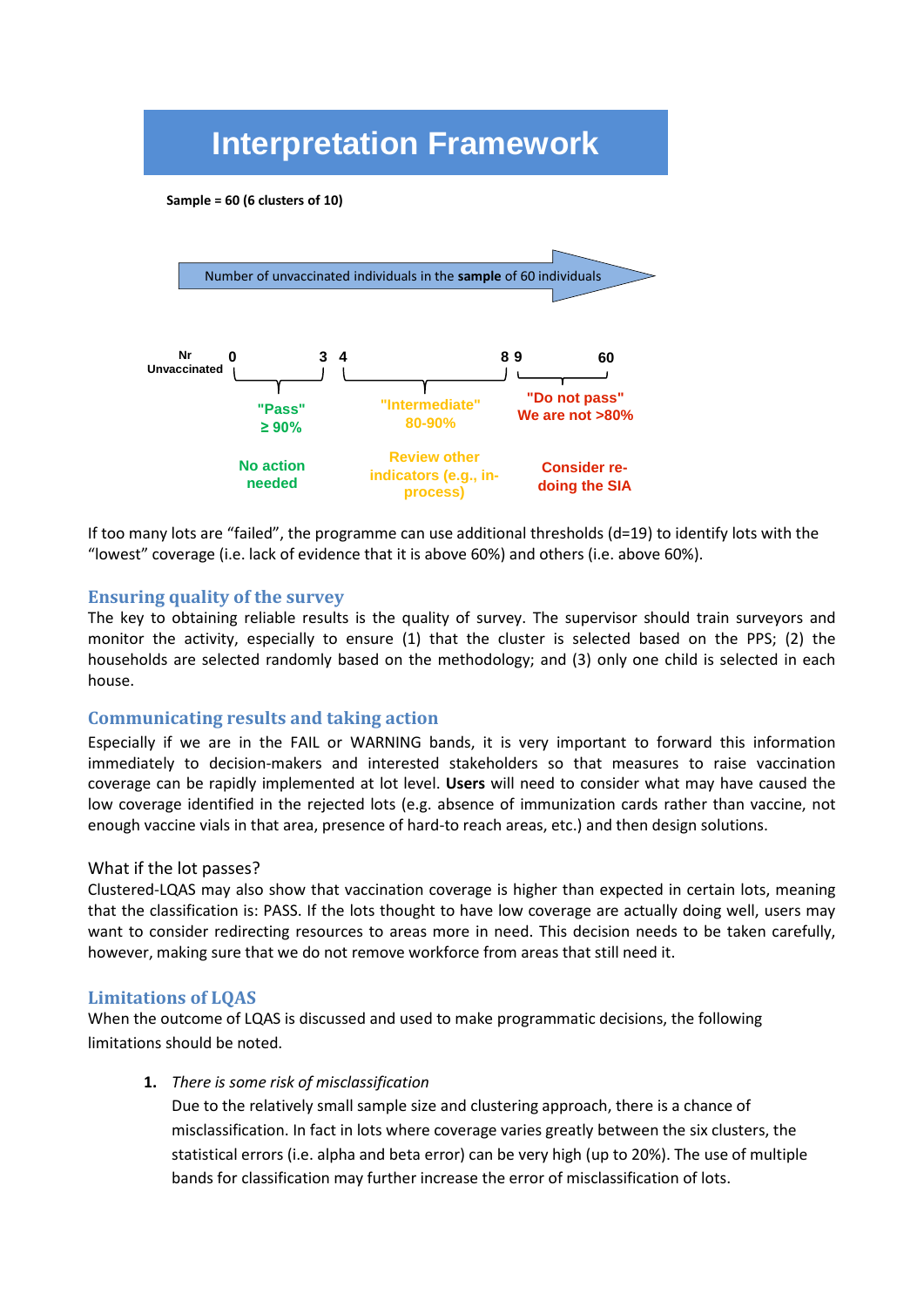- **2.** *LQAS may not reflect the coverage of entire lots* Especially, if the lot is too large and heterogenic in coverage, the outcome of LQAS may not be applicable to the entire lot (e.g., districts).
- **3.** *LQAS does not provide an exact coverage estimate* LQAS provide a classification of SIA quality, but it does not give us the point estimate of coverage.
- **4.** *LQAS is a household-based survey* LQAS reflects the coverage level of children who are at home at the time of the survey.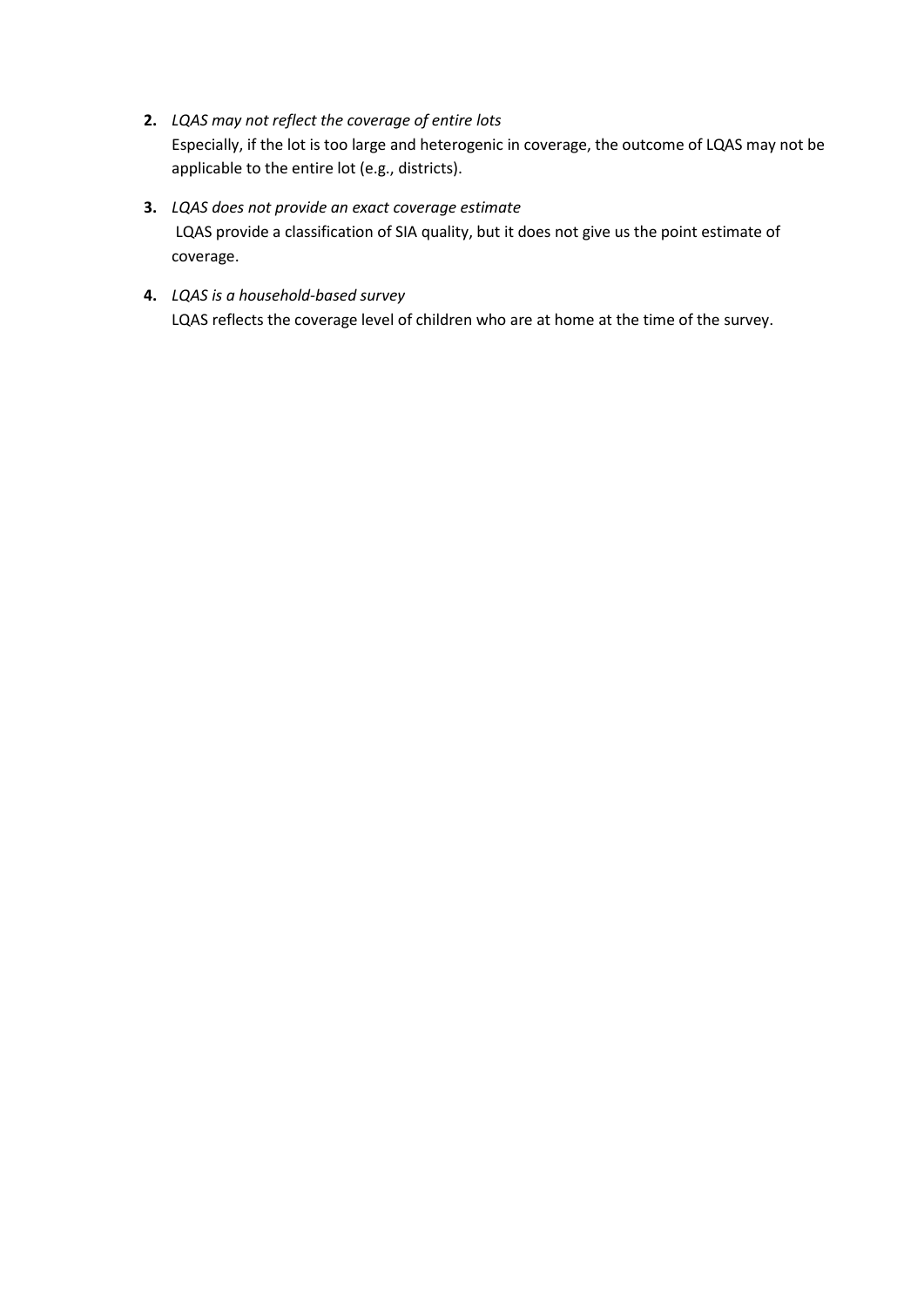## <span id="page-7-0"></span>**Chapter I – LQAS within GPEI**

#### <span id="page-7-1"></span>**Use of LQAS within the Global Polio Eradication Initiative (GPEI)**

For programmatic reasons, the main body of this manual focuses on the approach used to classify lots according to oral polio vaccination (OPV) coverage following Supplementary Immunization Activities (SIA) in countries targeted by the Global Polio Eradication Initiative (GPEI).

The LQAS classification is based on a *decision value (d)*, which is the maximum allowed number of unvaccinated individuals in the lot to classify it as having reached a certain vaccination coverage threshold. For programmatic reasons, with GPEI we use two decision values (d) in order to classify lots according to three bands of vaccination coverage: *High, Medium and Low.* 

In this sense LQAS can help *to assess the quality of supplementary immunization activity (SIAs) in the polioinfected or high-risk areas to implement corrective actions (e.g. mopping-up) in the areas of weak coverage identified.*

#### <span id="page-7-2"></span>**Importance of immunization quality assurance**

The importance of developing a tool for quality assurance stems from recognition of the large investment in manpower needed to run polio vaccination activities and the desire to identify and target low-coverage areas. In this context, LQAS was developed to assess quickly the performance of vaccination campaigns at local level (e.g. health district, local government area, union council, ward, etc.).

#### **Table I.1** What you will get and not get from LQAS

| What LQAS will provide                     | What LQAS will not provide            |
|--------------------------------------------|---------------------------------------|
| Classification of areas (lots) in terms of | Estimation of vaccination coverage at |
| pre-defined vaccination coverage levels.   | lot level.                            |
| Information to decide whether mop-up       | Information about factors associated  |
| vaccination is needed.                     | with coverage (e.g. reasons for non-  |
|                                            | vaccination).                         |

#### <span id="page-7-3"></span>**LQAS, Independent Monitoring (IM) and EPI cluster surveys**

Although the Independent Monitoring (IM) and EPI cluster-sampling methodologies are not the subject of this manual, they share some similarities and objectives with LQAS. It is worth comparing these three methodologies so that readers can have a better understanding of what to expect from a LQAS survey.

LQAS and IM can both be used to monitor vaccination activities with different objectives. LQAS, based on probability (i.e. random) sampling, is a tool to assess the quality of coverage in order to take corrective actions. On the other hand, IM, based on targeted (i.e. not random) sampling, provides a quick validity check on multiple indicators (not only vaccination status, but also social indicators, reasons for nonvaccination, etc.) to help direct vaccination activities.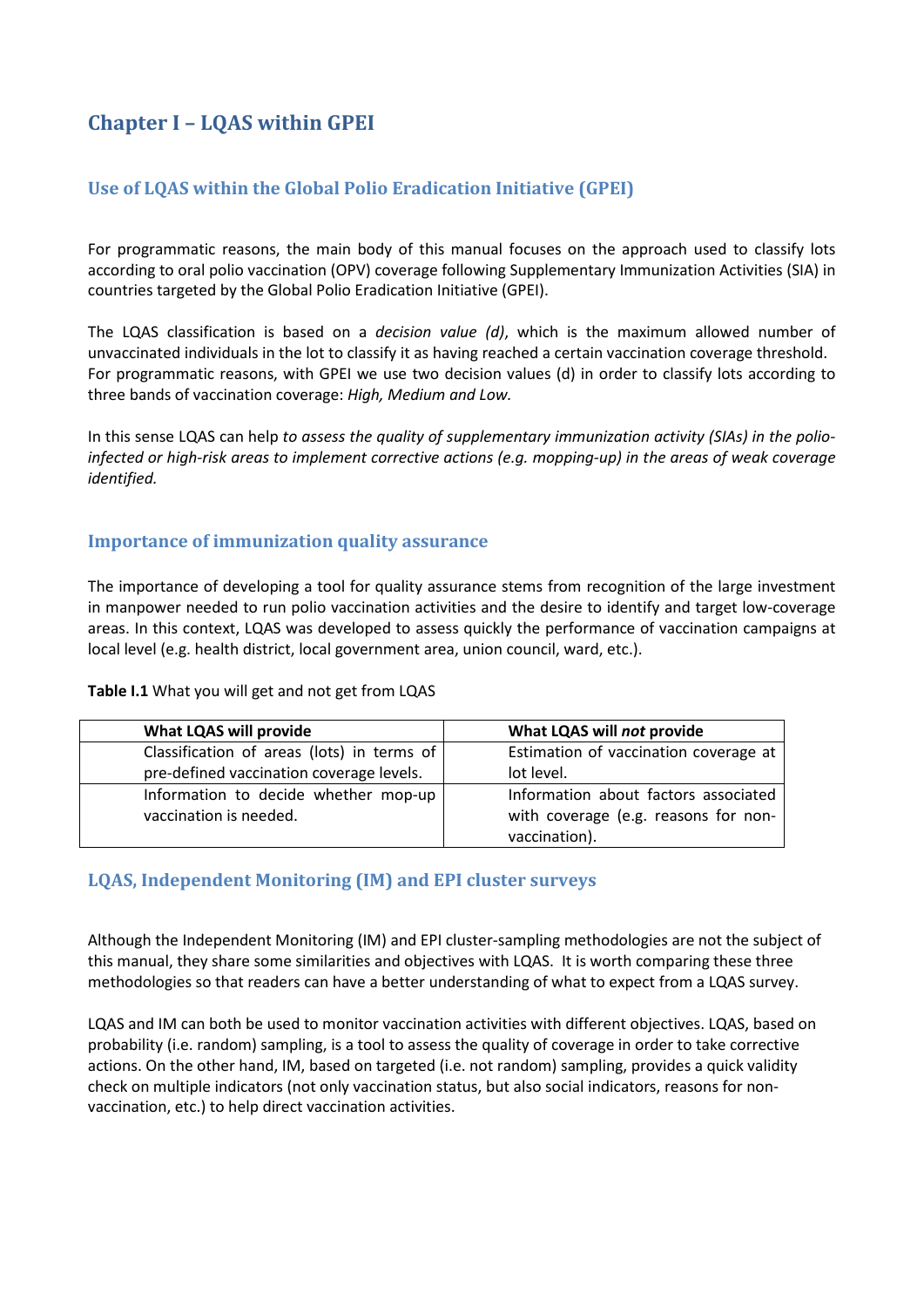Finally the EPI cluster survey methodology, based on a much larger cluster-sample, should be used if users want to estimate vaccination coverage with a 95% confidence interval rather than having the classification obtained with  $LQAS<sup>1</sup>$  $LQAS<sup>1</sup>$  $LQAS<sup>1</sup>$ .

| Methodology           | Objectives              | Advantages                 | Disadvantages                    |
|-----------------------|-------------------------|----------------------------|----------------------------------|
| Lot quality assurance | To provide information  | -Small sample sizes are    | - Follows a strict               |
| sampling.             | on whether vaccination  | generally used.            | probabilistic                    |
|                       | coverage is adequate or | -Useful for monitoring     | methodology that is              |
|                       | inadequate.             | performance.               | complicated to                   |
|                       |                         | - Fairly rapid to conduct. | implement.                       |
|                       |                         | - Provides action-         | - Less familiar for users        |
|                       |                         | oriented information.      | in the field.                    |
|                       |                         | -Results are               | - Demands more                   |
|                       |                         | interpretable              | resources than IM                |
|                       |                         | statistically when         | devoted to sampling in           |
|                       |                         | sample is drawn            | the field.                       |
|                       |                         | randomly.                  | - Does not determine             |
|                       |                         |                            | actual coverage at lot<br>level. |
|                       |                         |                            |                                  |
| Independent           | To provide information  | - Based on targeted        | - Results cannot be              |
| Monitoring.           | on multiple indicators  | sampling.                  | interpreted statistically.       |
|                       | that can be used to     | - Rapid, inexpensive,      | -Does not provide a              |
|                       | guide improvements to   | easy to implement.         | statistically reliable           |
|                       | reach more children by  | - More familiar for users  | estimation of coverage           |
|                       | enabling corrective     | in the field.              | (e.g. with a 95%                 |
|                       | action both during SIAs | - Provides rapid           | confidence interval), but        |
|                       | and in planning for the | feedback for local         | rather a quick validity          |
|                       | next rounds.            | decision-making on         | check.                           |
|                       |                         | multiple indicators in     | - Cannot be generalized          |
|                       |                         | "problem" areas            | outside of the area              |
|                       |                         | (coverage, reasons for     | where implemented.               |
|                       |                         | non-vaccination, social    | - Less useful in areas           |
|                       |                         | indicators).               | where coverage is                |
|                       |                         |                            | consistently low (i.e. it        |
|                       |                         |                            | tends to over-state              |
|                       | To estimate vaccination | - Provides an estimate of  | coverage).<br>- Follows a strict |
| EPI cluster survey.   | coverage.               | vaccination coverage       | probabilistic                    |
|                       |                         | with 95% confidence        | methodology based on             |
|                       |                         | interval.                  | cluster sampling that is         |
|                       |                         | - Useful for post-         | more complicated to              |
|                       |                         | campaign evaluation        | implement.                       |
|                       |                         | purposes.                  | -Sample size is much             |
|                       |                         | - Results are              | larger than LQAS                 |

**Table I.2** Comparison of LQAS, IM and EPI cluster sampling

 $\overline{\phantom{a}}$ 

<span id="page-8-0"></span> $1$  Users interested in IM or EPI cluster sampling are referred to the specific guidelines/manuals:

<sup>-</sup> "GLOBAL GUIDELINES on Independent Monitoring of Polio Supplementary Immunization Activities (SIA)" available from the Global Polio Eradication Initiative

<sup>-</sup> "Immunization Coverage Cluster Survey – Reference Manual" available from the World Health Organization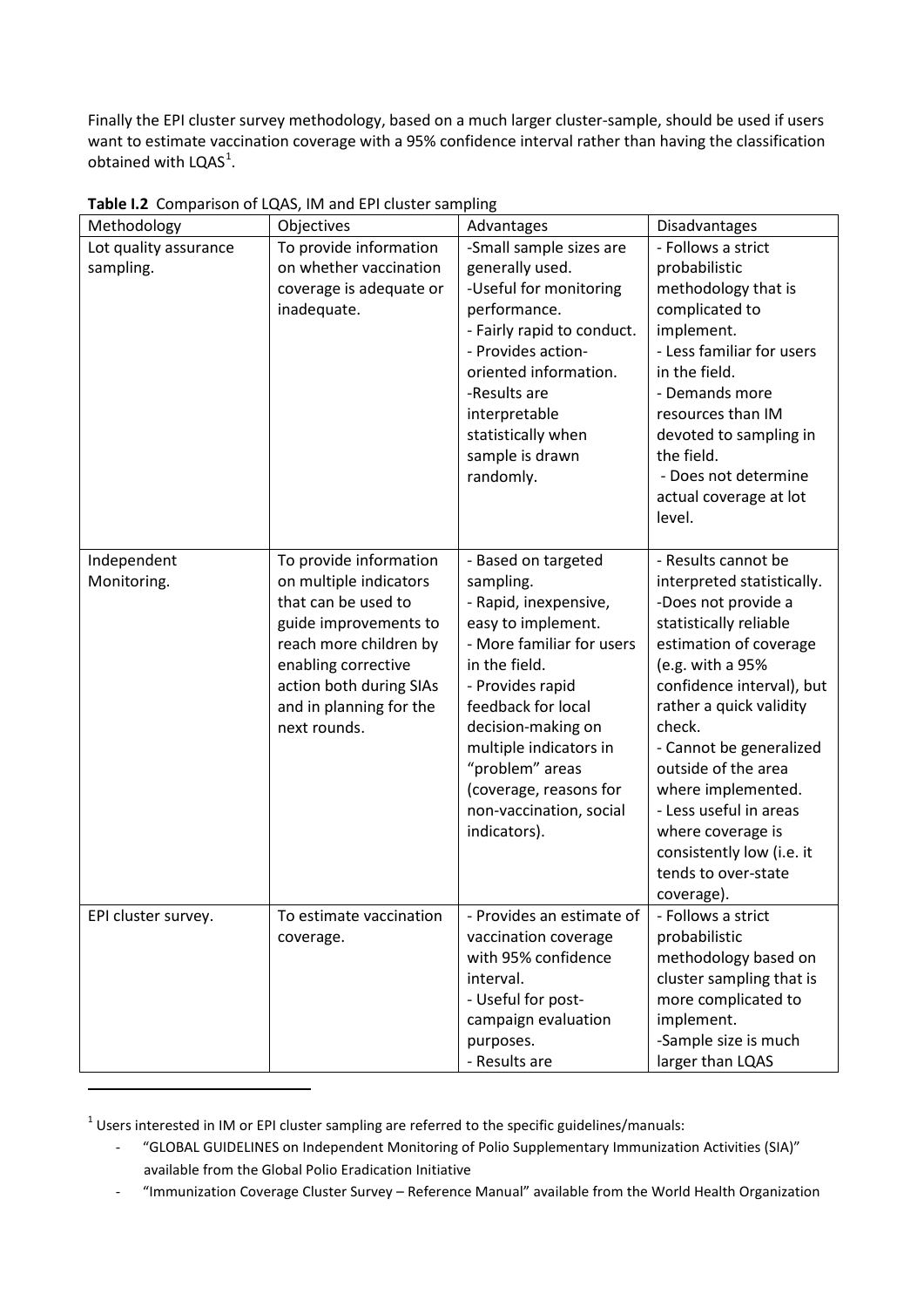|  | interpretable             | (normally at least 30 |
|--|---------------------------|-----------------------|
|  | statistically.            | clusters are needed). |
|  | - More familiar for users |                       |
|  | than LQAS.                |                       |

#### <span id="page-9-0"></span>**Clustered-LQAS**

Traditionally, LQAS has been proposed with a simple random sample design. This means that, if the sample size required to perform the assessment is N=60, then 60 individuals need to be sampled completely randomly in the lot. However, if a lot is large geographical area sampling 60 individuals completely randomly would require considerable time and resources and make the assessment unpractical.

To increase the practicality and rapidity of the assessment, Clustered Lot Quality Assurance Sampling (Clustered-LQAS) has been developed which divides the sample (N) into smaller clusters (k) of n individuals each.

For example, if N=60, k=6, n=10, we would need to select six villages randomly in the health district, and in each village select ten individuals randomly, instead of conducting up to 60 trips in 60 different locations.

**Figure I.1** "Classic" LQAS and Clustered-LQAS

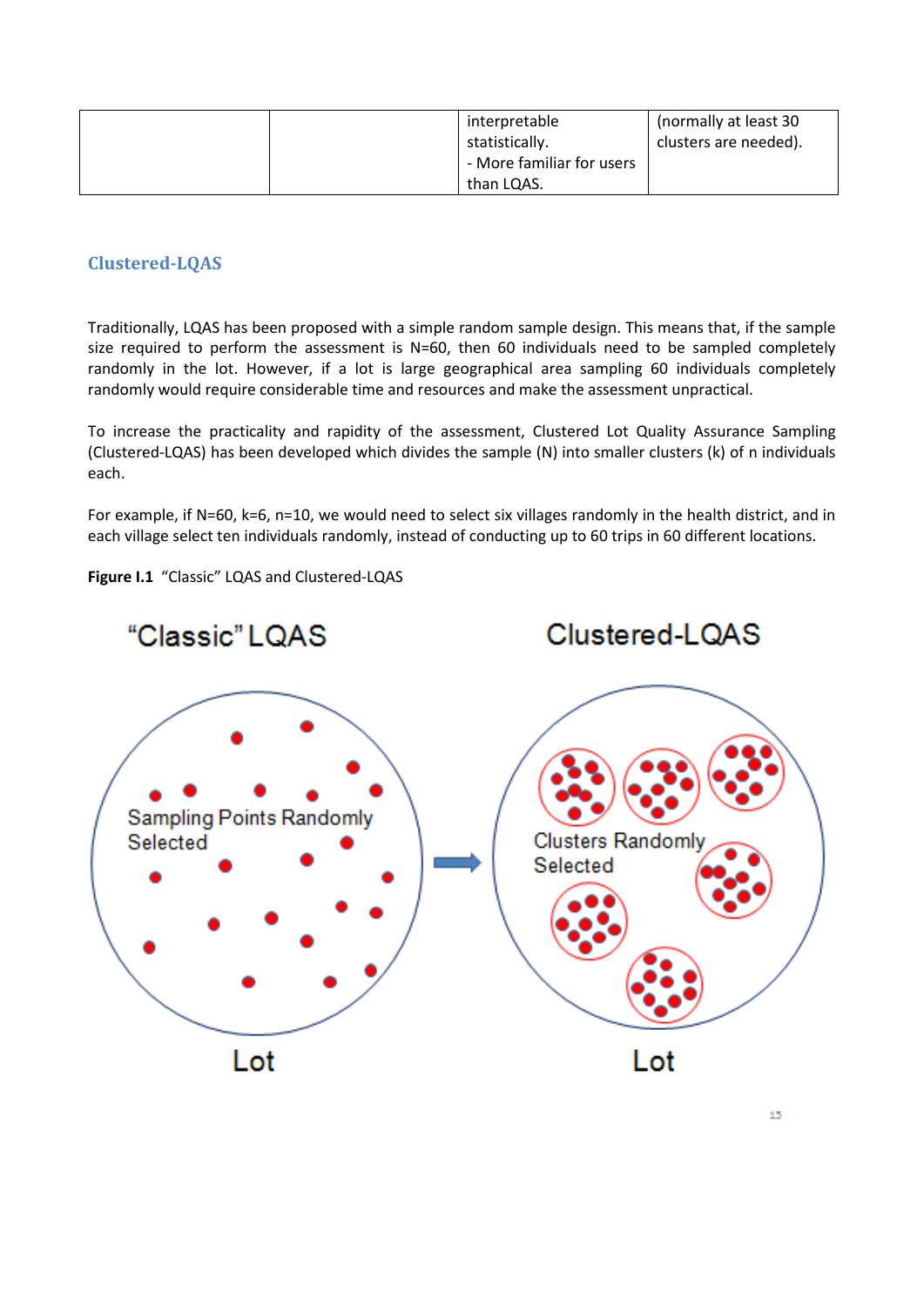Logically, this would increase the rapidity of the assessment. However, there is a decrease in precision, especially if coverage between the clusters is very heterogeneous.

*NB: The clustered-LQAS classification is relevant to the complete lot sample (N) and not to the cluster (n).* In other words, if a lot is rejected, corrective actions will have to be taken for the entire lot (e.g. the district) and not the location from which the cluster was drawn (e.g. the village in a district).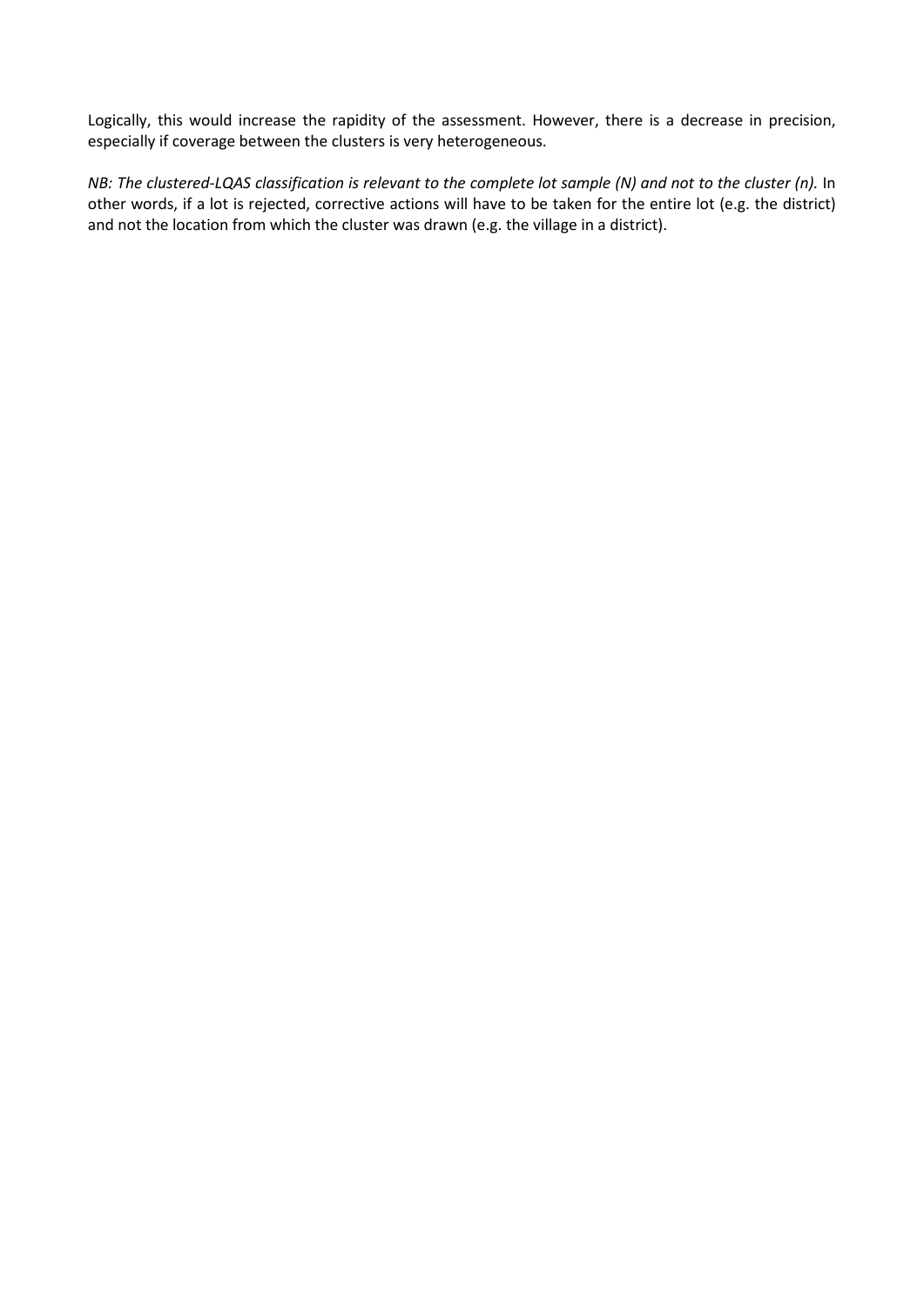**Table I.3** Advantages and disadvantages of the 6x10 Clustered-LQAS compared to "classic" LQAS

| <b>Advantages</b>                             | <b>Disadvantages</b>                     |  |  |  |  |
|-----------------------------------------------|------------------------------------------|--|--|--|--|
| Increased rapidity and feasibility in the     | Loss of precision if coverage in the lot |  |  |  |  |
| field.                                        | is not homogeneous (i.e. there is a      |  |  |  |  |
|                                               | great variation of coverage between      |  |  |  |  |
|                                               | the six clusters in the lot).            |  |  |  |  |
| Possibility to assess larger lots because     | It is not possible to classify the       |  |  |  |  |
| less travel is involved (only six locations). | clusters in terms of vaccination         |  |  |  |  |
|                                               | coverage, but the classification can     |  |  |  |  |
|                                               | only apply to the whole lot.             |  |  |  |  |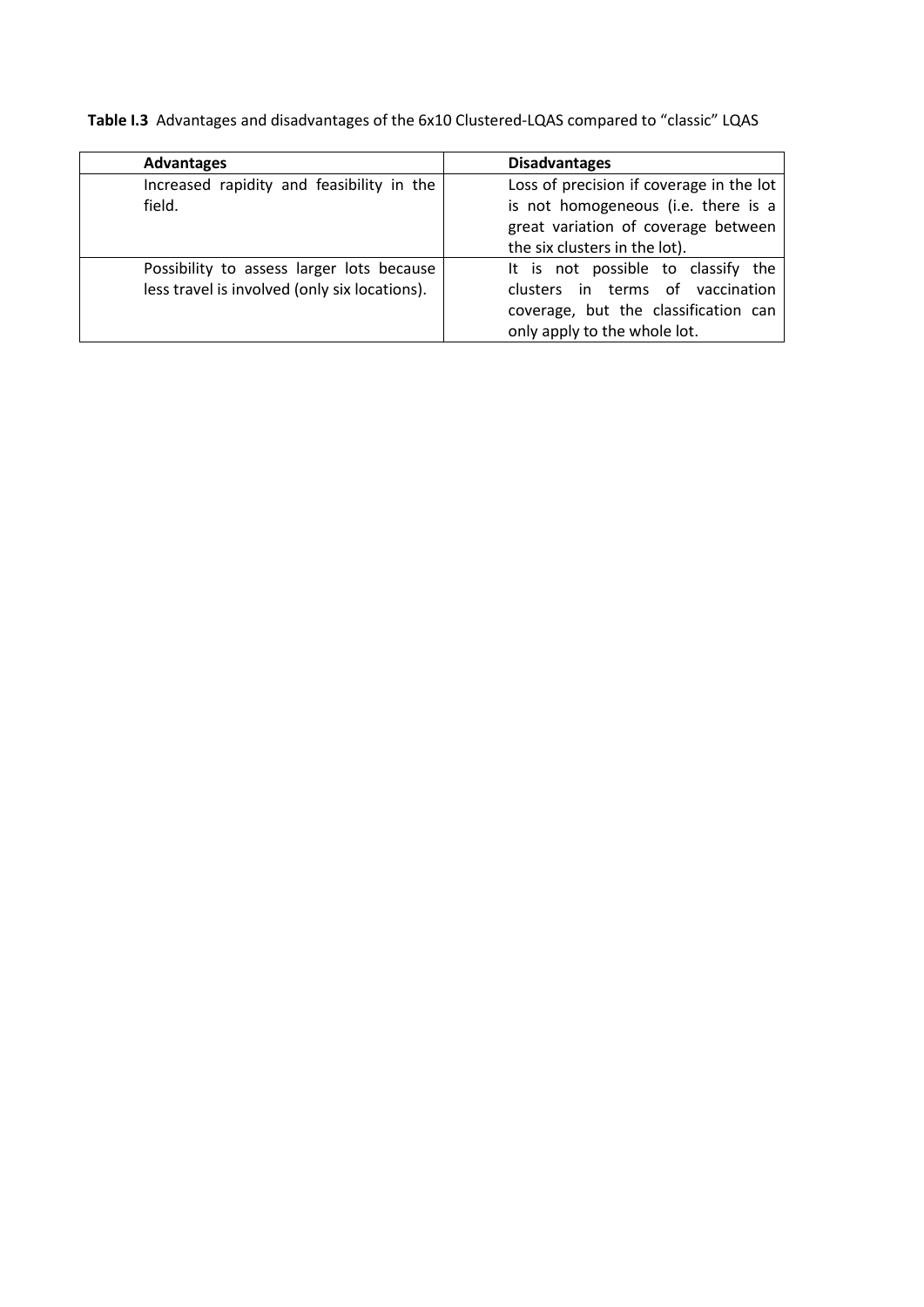## <span id="page-12-0"></span>**Chapter II – Implementation of a Clustered-LQAS Survey**

#### <span id="page-12-1"></span>**Overview**

This chapter will guide you through the two phases of implementation of a clustered-LQAS survey:

- 1. Planning the survey.
- 2. Conducting the survey.

#### <span id="page-12-2"></span>**Phase I – Planning the survey**

#### <span id="page-12-3"></span>**Objective**

The objective of a clustered-LQAS survey at GPEI is to determine whether the vaccination programme has achieved the desired level of performance in a given area (lot) in order to take *corrective measures* if needed.

#### <span id="page-12-4"></span>**Lot definition**

The lot is our area of intervention. If a lot is rejected by the LQAS rule then we will implement control measures (mop-up vaccination) at this level. Hence, the definition of a lot depends on the programme needs and at what level it is practical to intervene, and is generally based on the administrative level in which the action can be taken.

For demonstration purposes, in this manual we refer to a health district as a lot. Lots can be defined as smaller or larger areas, depending on circumstances. Here are two examples:

- 1. In Nigeria, the territory is divided administratively into States, then Local Government Areas (LGAs), and finally into Wards. In this example, LGAs have been proposed as lots, and Wards could also be considered as such.
- 2. In Pakistan, the territory is divided administratively into Provinces, then Districts, and finally into Union Councils (UCs). In this case, UCs have been proposed as lots.

These examples are illustrated in Figures II.1 and II.2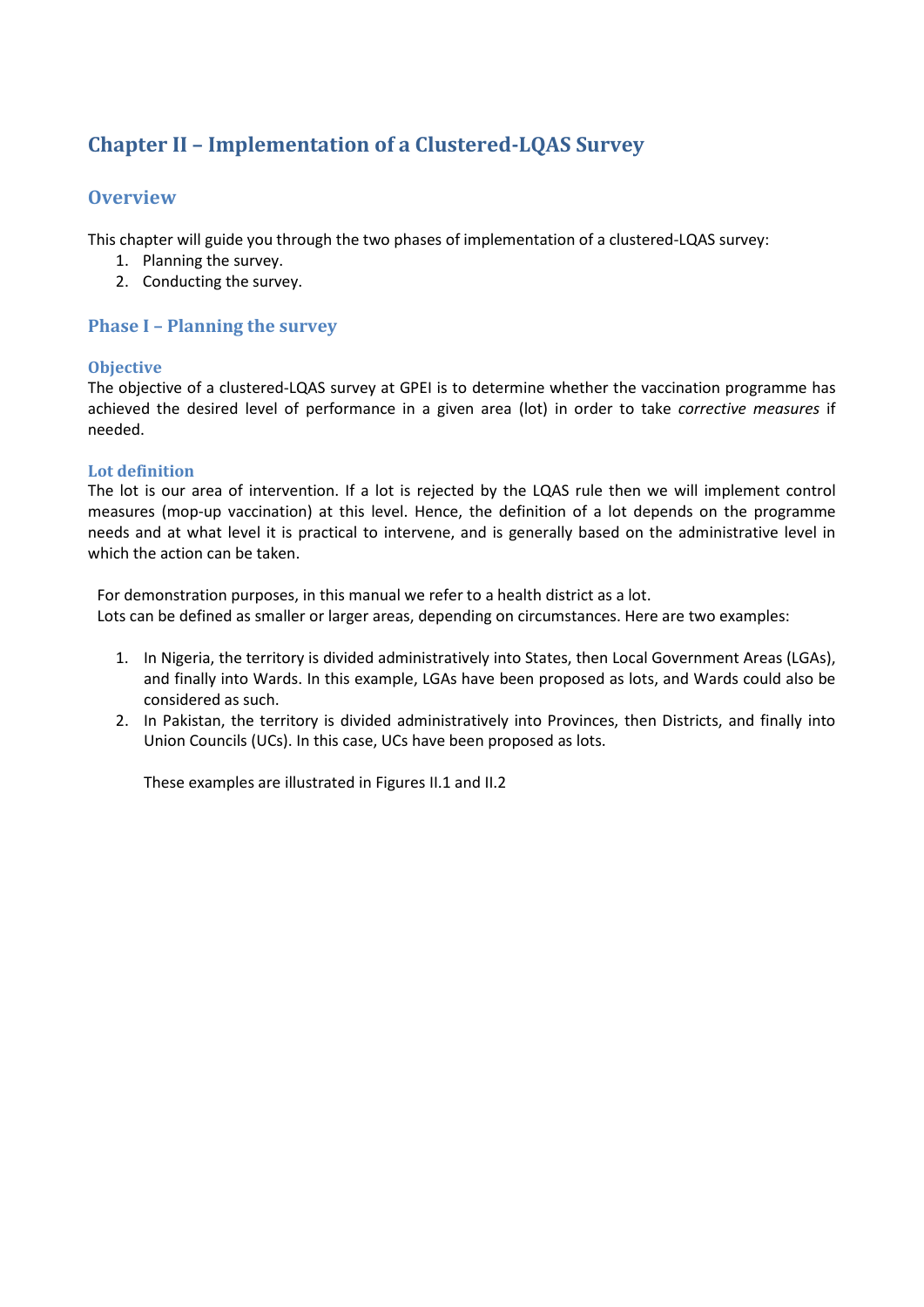**Figure II.1** Example of Clustered-LQAS sampling frame proposed in Nigeria



**Figure II.2** Example of Clustered-LQAS sampling frame proposed in Pakistan



*What to consider when defining the lots:*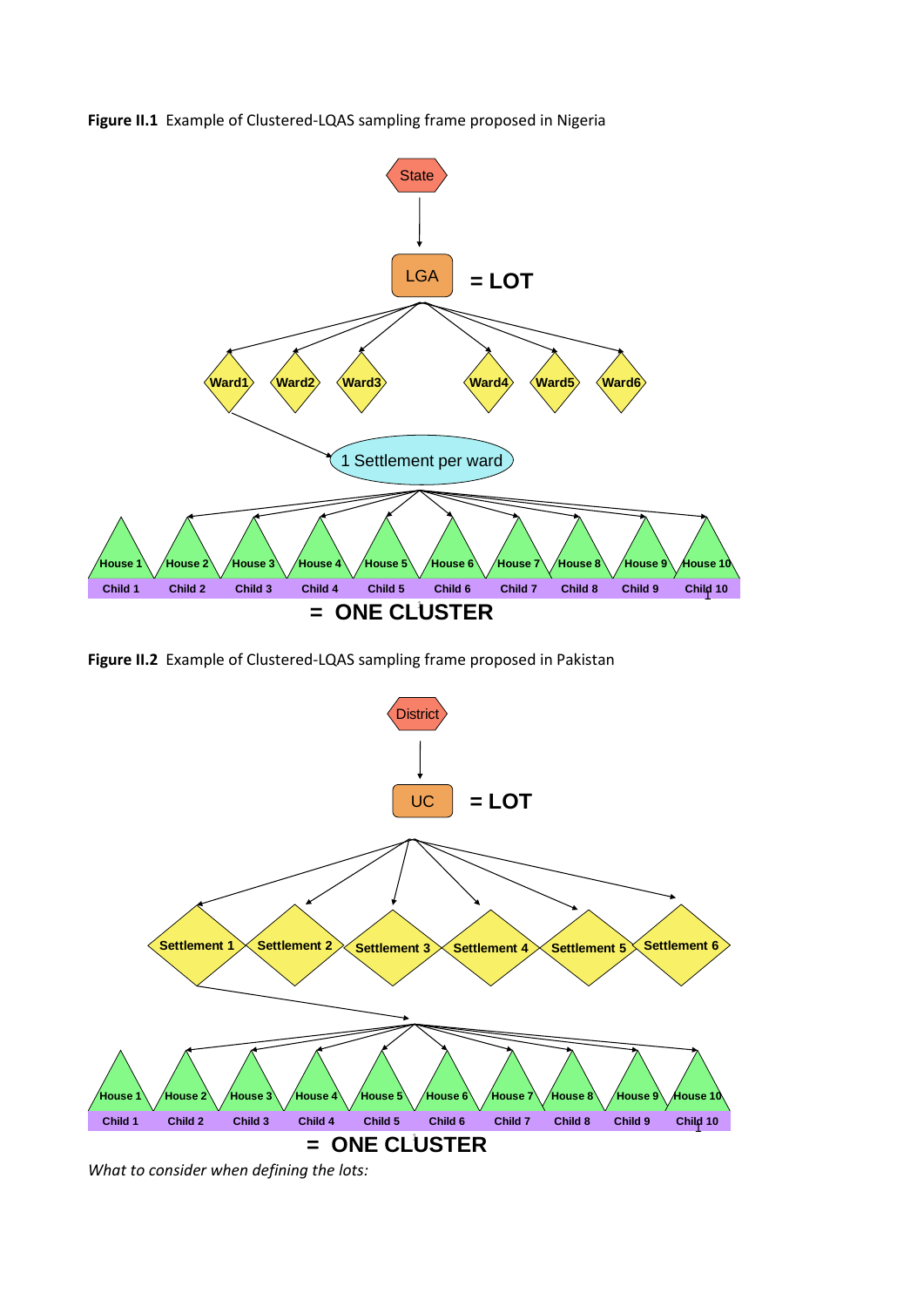- 1) *Size of the lots* (i.e. consider at what level you want/can implement control measures)
	- a) *If the lots are large* **(**e.g. LGAs with a total population larger than 100 000), it may not be feasible to implement control measures. Furthermore, the bigger the lot is, the higher the chance will be of high heterogeneity of vaccination coverage in the area (see point 2 below).
	- b) *If the lots are small* (e.g. the area covered by one health centre with a total population of between 3 000 - 5 000), the control measures may be too localized to have an impact on the vaccination programme. In addition, significant resources to cover all areas of interest would be required.
- 2) *Homogeneity in terms of vaccination coverage* (i.e. select a territory where the likelihood of being vaccinated is similar across the different areas)  $<sup>2</sup>$  $<sup>2</sup>$  $<sup>2</sup>$ </sup>
	- a) Consider choosing areas covered by one vaccination team/supervisor as part of the same lot.
	- b) Consider separating densely-populated areas and scarcely-populated areas into different lots.
	- c) Consider separating rural and urban areas into different lots.

#### <span id="page-14-0"></span>**Cluster definition**

In the clustered-LQAS approach described in this manual, the sample for each lot is divided into smaller clusters (k) from which a predetermined number of individuals (n) will be sampled. Depending on the definition of a lot, the cluster could be obtained from the lowest administrative division present that allows individuals to be selected. Normally the clusters can be defined as the localities with clear administrative boundaries present in the lot. For example, clusters can be the villages or catchment areas in a health district. In order to select the clusters, you will need to have a list of all these administrative localities in your lot, ideally with census information.

#### <span id="page-14-1"></span>**Selection of lots**

One way to select the areas at risk is to perform a risk assessment using the information available (e.g. reports from previous campaigns). In the GPEI context, the areas generally selected as lots are:

- Polio-infected areas (e.g. areas with reported polio cases in the previous six months)
- Other areas defined as high-risk by the local programme.

#### <span id="page-14-2"></span>**Timing of the survey**

In the GPEI context, we recommend that clustered-LQAS surveys be conducted a few days (less than one week) after the completion of the specific round to be assessed, and that the survey be completed within a day or two.

#### <span id="page-14-3"></span>**Target population**

**.** 

In the context of evaluating polio SIAs, the target population will be the same one targeted by the SIA:

• Children below five years of age (0-59 months) living in the area defined as the lot during the campaign.

*NB: in case the vaccination campaign targets different age groups you may want to consider surveying this age group also with the LQAS survey.* 

#### <span id="page-14-4"></span>**Ascertaining vaccination status (definition of "failure")**

During polio SIAs an indelible mark is put on the finger-nail of every child vaccinated with OPV.

<span id="page-14-5"></span> $2$  This is because in the clustered-LQAS approach we are selecting clusters in the lot assuming that they will be representative of the entire lot. In other words we do not expect the coverage in the clusters to vary greatly from the mean coverage in the lot (ideally the Standard Deviation should not exceed 0.1).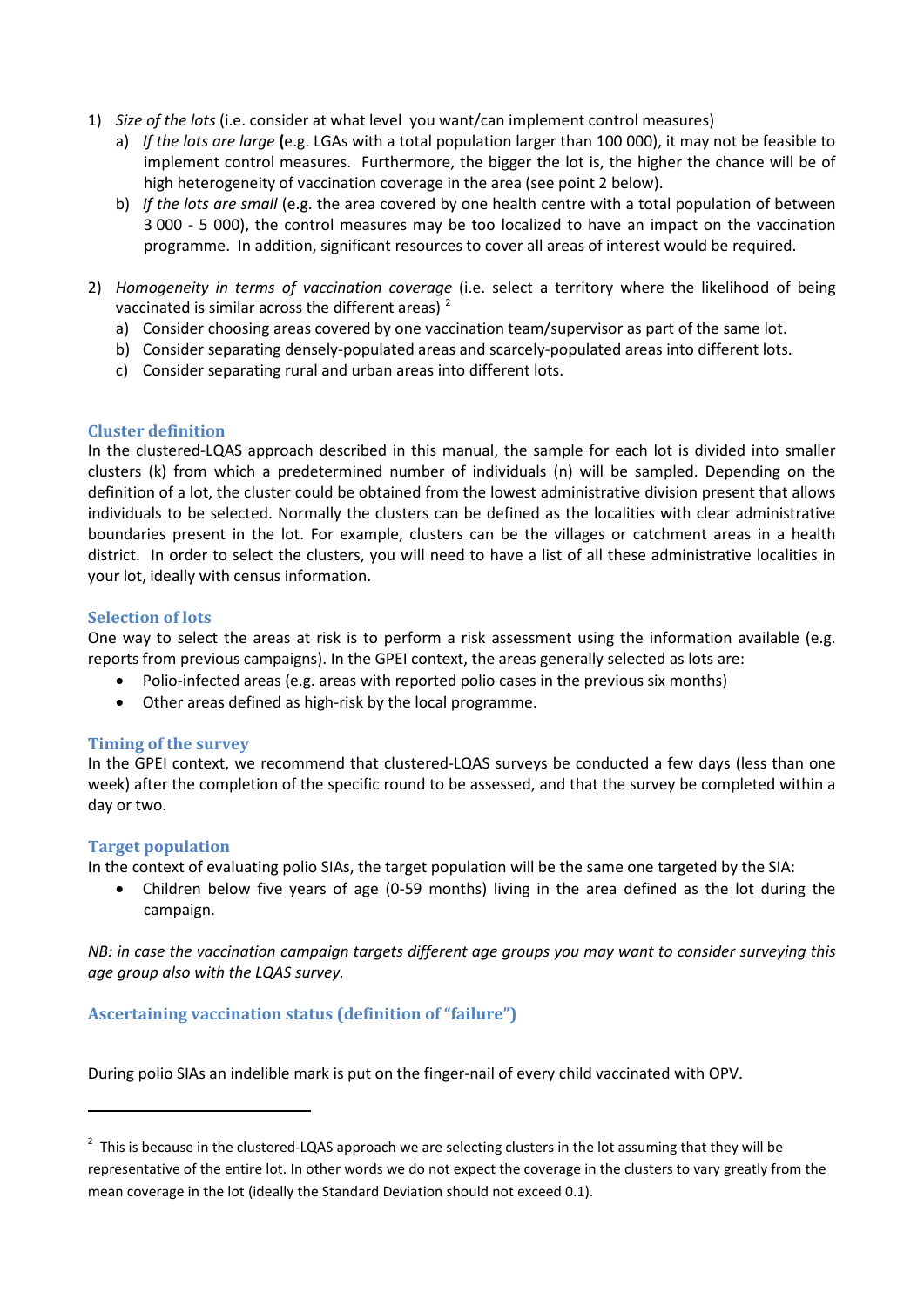*Any child who does not have the "finger mark" should be considered as "not vaccinated"***.** Verbal history should not be considered

#### <span id="page-15-0"></span>**Recommended interpretation framework**

The approach recommended by the GPEI to assess the quality of OPV coverage is based on a "band approach" that allows us to classify lots in three bands (High, Medium, and Low coverage) using two decision values (d) in a sample (N) of 60 divided into six clusters of 10 children.

The GPEI acknowledges that coverage levels of at least 90% are probably necessary to stop polio transmission, but also recognizes that having only one threshold (90%) with one decision value does not provide information on how far the lot is from this coverage target. Hence, the recommended interpretation framework allows us to classify the lots, loosely based on two levels of coverage (90% and 80%) and on two consequent decision values (3 and 8) using a sample of 60 (6x10).

Decision rule and corrective actions are as follows:

- 1. 0-3 unvaccinated (out of 60): coverage is in the Higher Band (i.e. some evidence that coverage may be reaching 90%) → **PASS** 
	- a) *Decision:* data do not suggest performance gaps.
	- b) *Recommended action:* No action needed.
- 2. 4-8 unvaccinated (out of 60): coverage is probably in the Medium Band (i.e. probably between 80 and 90%)→ **WARNING**
	- a) *Decision:* data suggest performance gaps, though these may not be highest priority if there are areas of greater concern.
	- b) *Recommended action:* review other indicators (e.g. in-process monitoring or administrative coverage) in order to decide how to increase coverage levels above 90% in the lot.
- 3. Nine or more unvaccinated (out of 60): coverage is probably in the Lower Band (i.e. we lack strong evidence that it is above 80%) → **FAIL**
	- a) *Decision:* data suggest serious performance gaps these areas should be given highest priority in the short term.
	- b) *Recommended action:* consider re-doing the SIA (entire lot or selected areas, based on other indicators).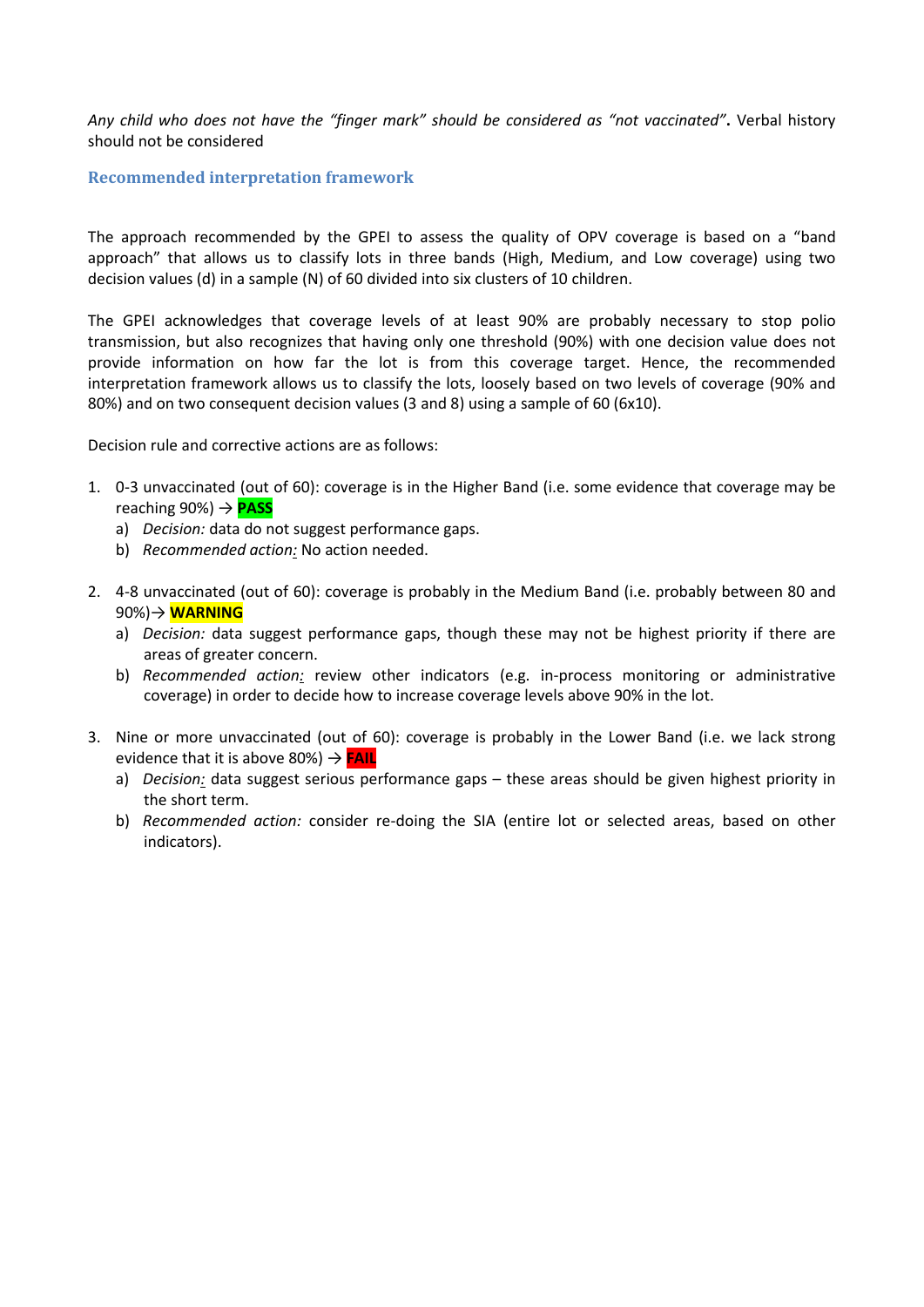# **Interpretation Framework**

#### **Sample = 60 (6 clusters of 10)**



#### <span id="page-16-0"></span>**Additional thresholds**

The GPEI recognizes that in some areas vaccination coverage is consistently very low (most lots would "fail" in the classification above). For programmatic reasons, an additional threshold (19 out of 60) may be applied to identify areas with highest priority (i.e. 20 or more children are missed in the sample of 60). This means we lack strong evidence that it is above 60%.

#### <span id="page-16-1"></span>**Ascertaining awareness about the campaign**

The approach presented in this manual is focussed mainly on assessing the quality of vaccination coverage, although LQAS can be used with any dichotomous variable.

In parallel to vaccination activities, intensified communication and social mobilization activities take place in high-risk areas prior to the immunization campaign. LQAS could then also be used to assess the quality of communication activities using the same framework.

In order to do so the awareness variable should be coded as a dichotomous variable (i.e. as a yes/no question such as "were you aware of the vaccination campaign?"). In this sense, *any caregiver interviewed who indicates that she or he was not aware of the campaign prior to the arrival of the vaccination teams should be considered as a "failure" (i.e. not aware).* 

In this case we will use only one of the decision rules, classifying the lots as follows: Decision rule and corrective actions:

- 1. 0-3 not aware (out of 60): some evidence that awareness may be reaching 90% → **PASS** 
	- a) *Decision:* data do not suggest performance gaps.
	- b) *Recommended action:* No action needed.
- 2. 4 or more not aware (out of 60): we can not be confident that awareness is above 90%→ **FAIL**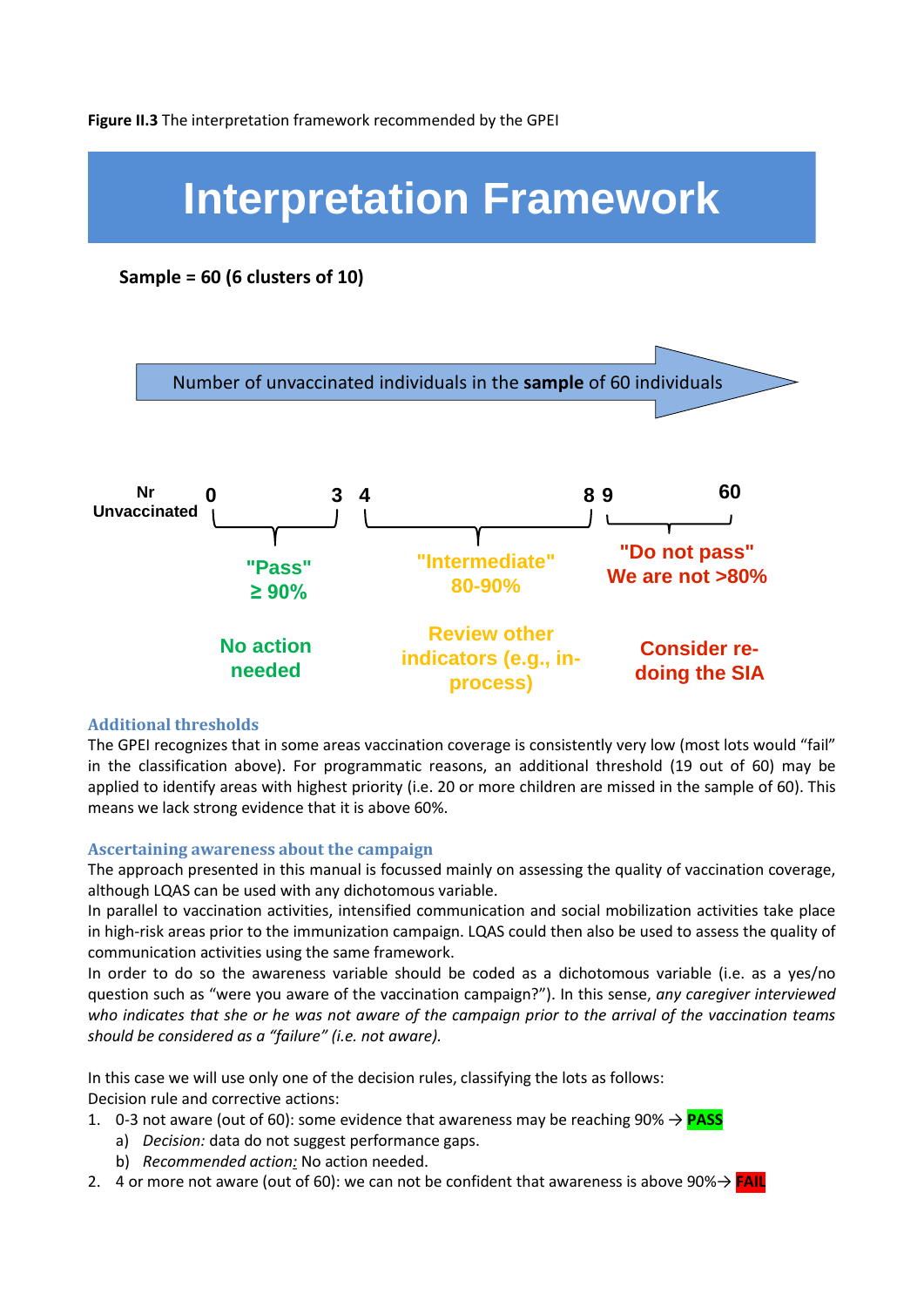- a) *Decision:* data suggest performance gaps in the communication campaign, though these may not be highest priority if there are areas of greater concern.
- a) *Recommended action:* consider a different communication strategy.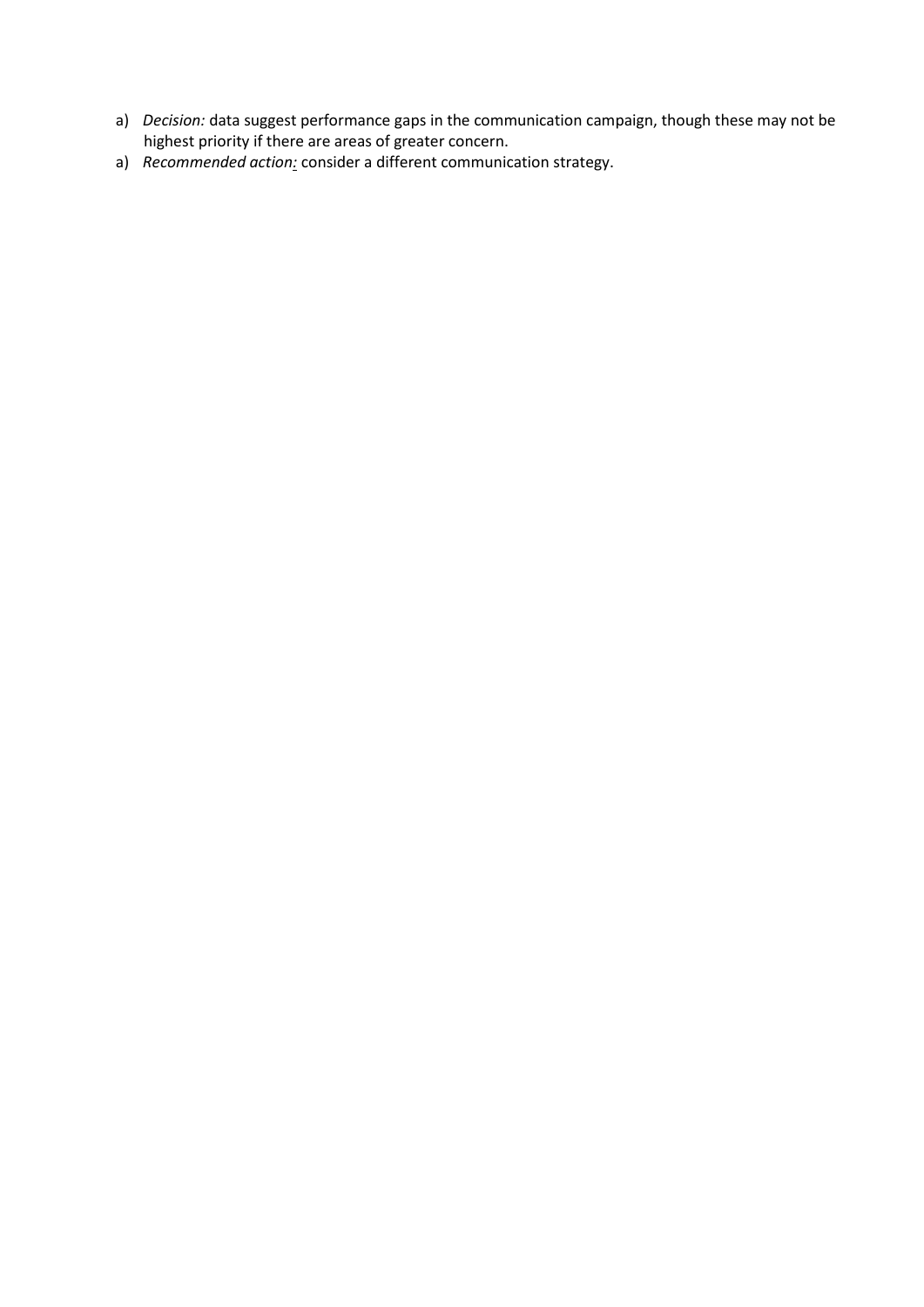#### <span id="page-18-0"></span>**Phase II - Conducting the Survey[3](#page-14-5)**

Following a strict multi-stage sampling frame is crucial in ensuring the quality of the LQAS survey. As a general rule, to obtain the individual to be surveyed randomly (i.e. give to all eligible individuals in the lot equal chance to be in the sample) level one will have to perform a series of random selections from the clusters, which may contain more than one locality; to the compound, which may contain more than one house; to the families in the house, which may be from a different mother; to the children from this mother.

Conducting a clustered-LQAS survey involves different stages:

- 1) First stage: Selecting the six clusters in the lot;
- 2) Second stage: Selecting the 10 households in the cluster;
- 3) Third stage: Selecting 1 child per household.

*NB: Clusters (e.g., settlements) are normally pre-selected by the "coordination team". Operationally, therefore, users will have to go to the selected clusters and focus on the second and third stages.* 

#### <span id="page-18-1"></span>**Sampling clusters in the lot (First stage)**

In the first stage, the population is divided into a set of non-overlapping zones from which clusters will be drawn, and then the required number of clusters is sampled.

*The recommended method to select clusters is sampling with probability proportionate to the size (PPS):* This procedure gives a higher probability to the largest localities to be selected as clusters, and ensures that the cluster-sample is representative of the lot.

NB: PPS only works if a list of the localities with census information is available. If this list is not available, other methods (mentioned in the annex "PPS and other methods of sampling") can be considered. In such cases, alternative sampling methods should be clearly defined and indicated in the report.

#### <span id="page-18-2"></span>**Sampling households in the cluster (Second stage)**

In the second stage of sampling, users will have to select the households in each cluster. In the selected household, surveyors will administer the survey only to one eligible individual selected randomly. In the methods used in GPEI, surveyors select 10 households per cluster.

Depending on the country where the assessment is performed a household can be defined as:

- A group of people who share the same kitchen;
- A group of people whose sustainment is provided by the same person(s);
- A group of children with the same mother;
- A group of children with the same father.

#### *Selection of the first household in the cluster:*

 $\overline{\phantom{a}}$ 

If the lot subdivision from which a cluster will be drawn comprises more than one locality (village or neighbourhood) one will be selected randomly by simple balloting. The surveyors will proceed to the selected locality. If a map of the locality is not readily available, surveyors are advised to draft one (figure IV.2). Using identifiable landmarks (roads, rivers, etc.) on the map they will divide the locality into four

<span id="page-18-3"></span> $3$  We describe the sampling procedure based on the fixed sample size of 60 children aged from 0 to 59 months divided in six clusters of 10 children.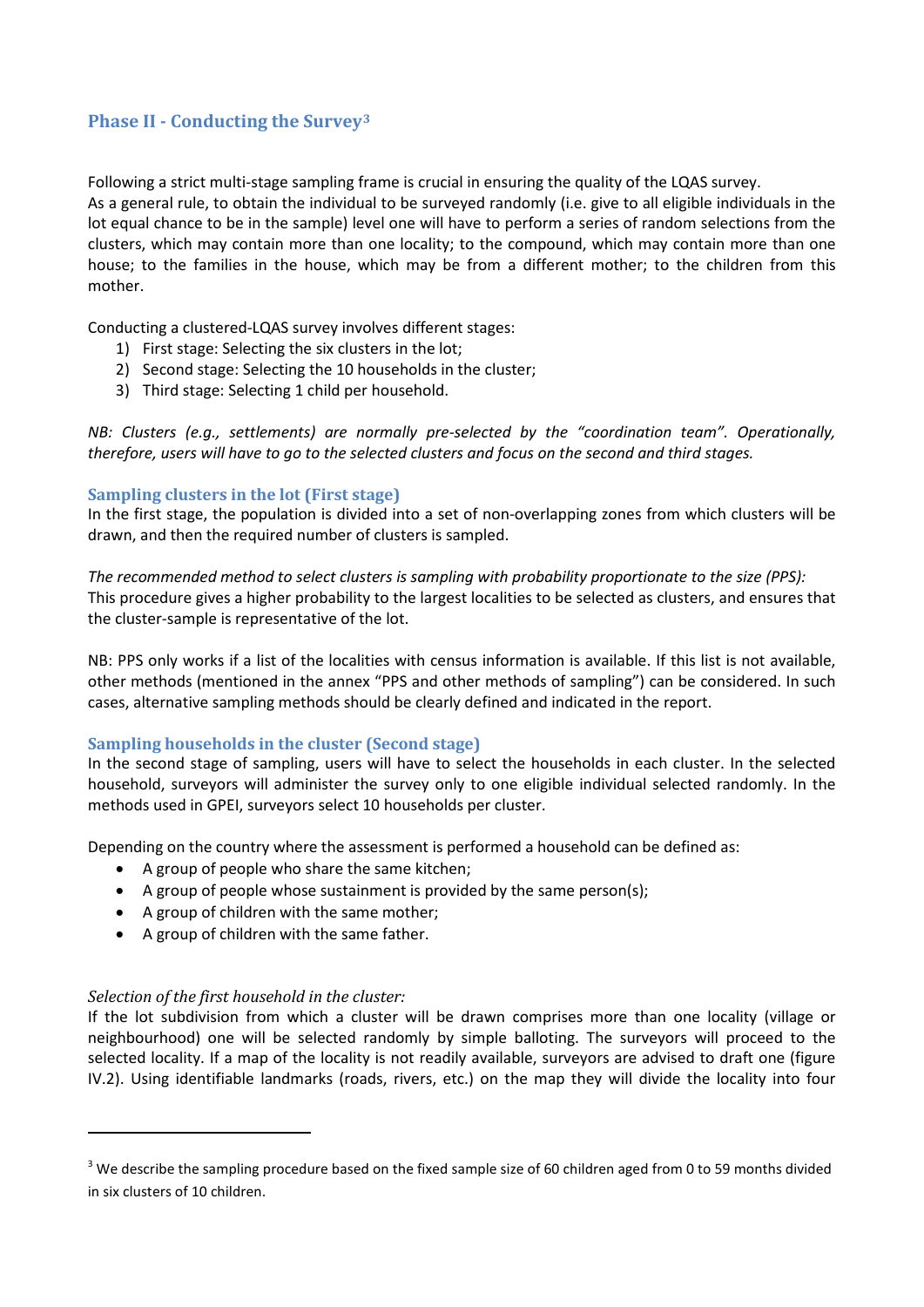sectors of approximately equal population size. They will select one sector randomly. They will go to the selected sector (figure IV.1).

#### *Sectors of 20 households or fewer:*

If the number of households in the sector is 20 or fewer, surveyors will number them and randomly select one to be the starting point of the survey.

#### *Sectors of more than 20 households:*

If there are more than 20 households in the sector, the surveyors will divide the sector into four smaller sectors of equal size and randomly select one, according to the procedure described above, and repeat this procedure until they obtain a sector with 20 or fewer households. If this is not feasible (i.e. a map is not available or the field conditions prevent one being sketched on site), the surveyors will go to the centre of the sector and use the "spin-the-bottle" procedure.

Figure II.4 Selection of the first household to survey in a village/neighbourhood



*Example:* The surveyors divided the locality in four sectors of approximately 20 or fewer households using the available landmarks (a river and a road); they randomly selected Sector 4; they numbered all the households in that sector and randomly selected Household 13 as the starting point of the survey.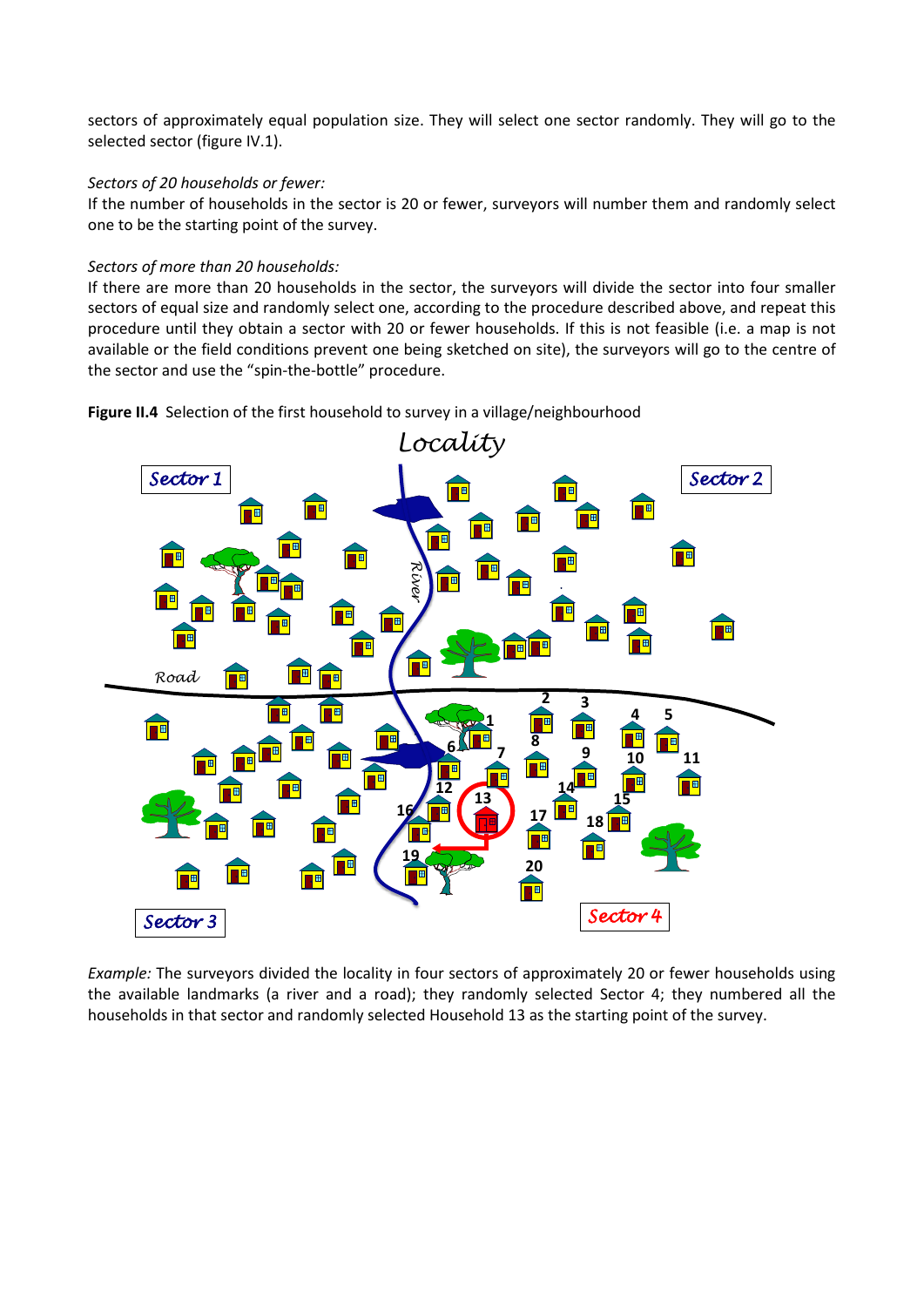

Figure II.5 Example of a sketch drawn to select the first household in a village/neighbourhood with more than 20 houses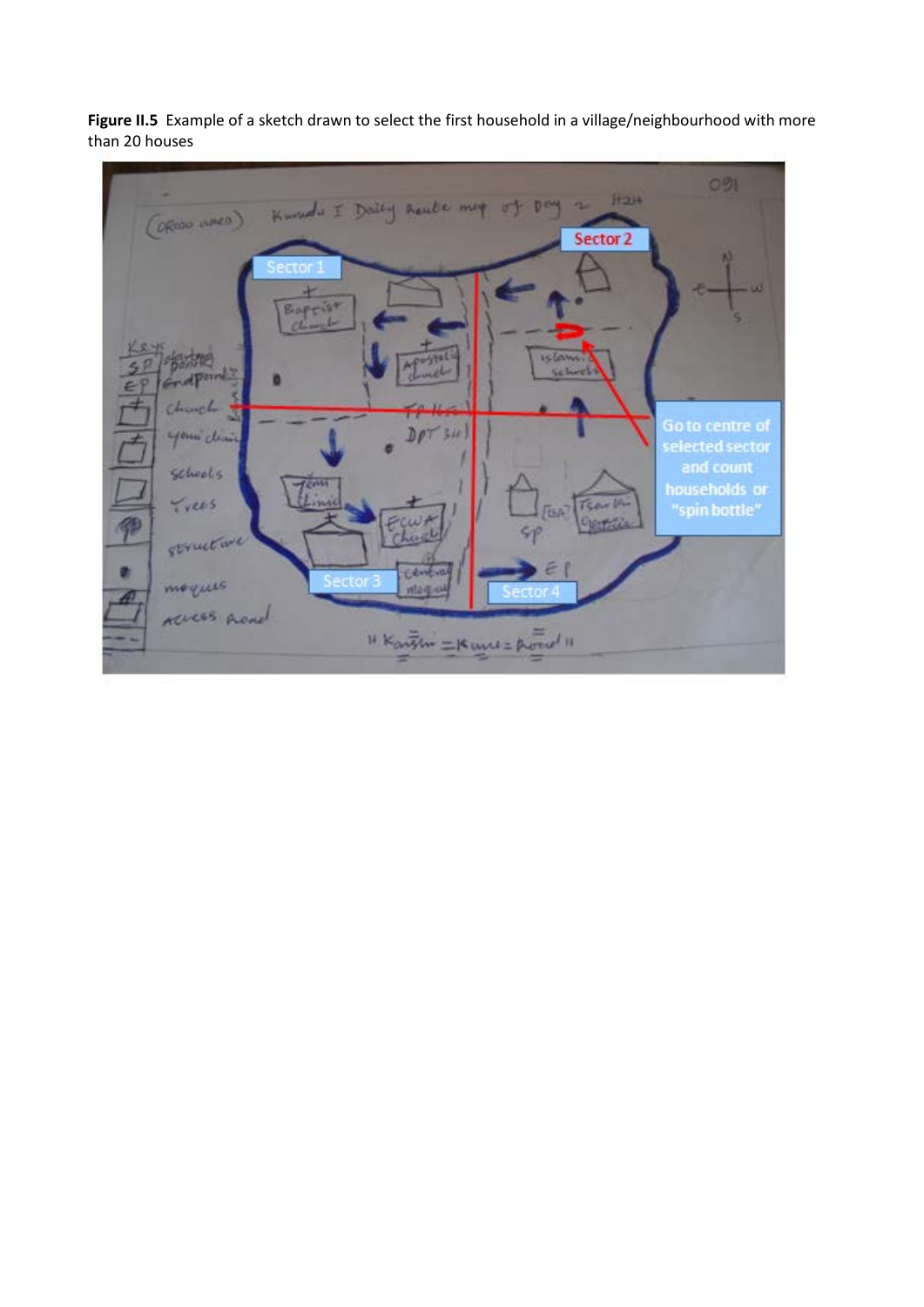#### *Selection of the nine following households in the survey*

To ensure that the sample is spread across the entire locality, households immediately next to each other in the cluster should not be selected. Once surveyors have visited the first household, they should continue with the survey by exiting the door to their right and selecting the nine subsequent households, leaving a predetermined interval between them (Figure IV.3).

This interval depends on the size of the settlement:

- *≤ 20 households:* turn to the right and leave one household between each selected household
- *>20 households:* turn to the right and leave two households between each selected household

Figure III.6 Procedure to select the following households in a village/neighbourhood

## *Interval Between Households*

Leave 1 household in the sectors of low density with 20 households or less (e.g. Rural areas):



Leave 2 households in the areas of high density with more than 20 households (e.g. Urban areas):



If, while following this procedure, surveyors end up in a different sector of the map from the one where they have selected the first household, it is not a problem as long as they remain in the same locality (village or neighbourhood) chosen for the cluster. If they have walked the entire locality without interviewing all the participants required for the cluster, they then should go to the next nearest locality (village or neighbourhood) in the same lot to complete the survey for that cluster.

#### <span id="page-21-0"></span>**Sampling one child per household (Third stage)**

Only one child between 0 and 59 months should be selected randomly per household to respond to the survey. To ensure that the participant in the house is selected randomly, all children present in the house eligible for the vaccine should be numbered and one selected using a random ballot (see Table of Random Numbers in Annex I).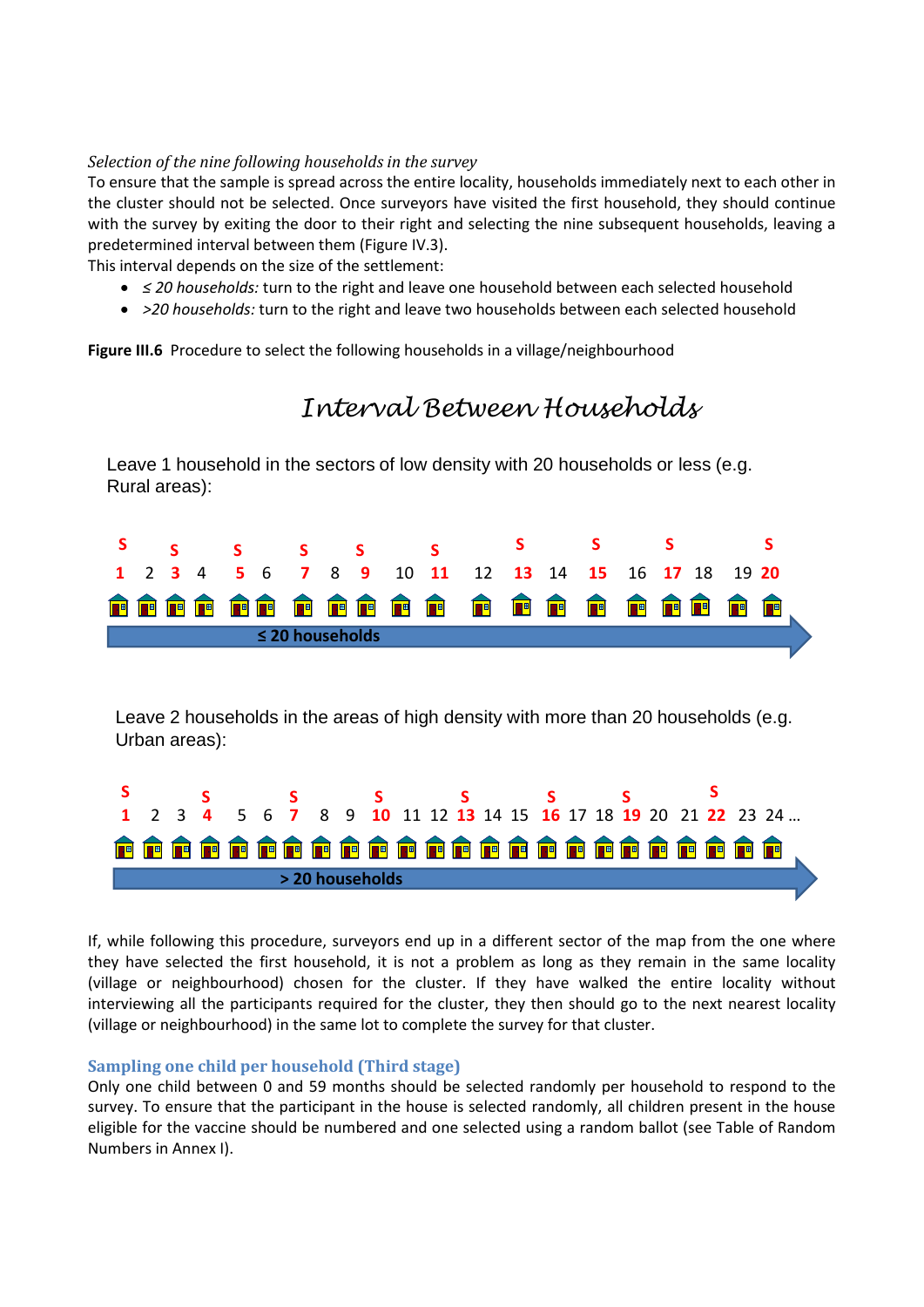The surveyors will ask an adult to answer the questions on his/her behalf. If no adults are present in the house, they will move on to the neighbouring one to the right. If in the selected household there are no eligible individuals they will also go to the neighbouring house to the right.

#### <span id="page-22-0"></span>**Data collection**

#### *Questionnaires*

The LQAS questionnaires list the questions to be asked in each household and provide space to record information about the individuals interviewed. The main variable of interest for this survey will be the presence/absence of the finger mark on the nail of the child selected (see Questionnaire in Annex I). In addition to paper questionnaires, where available, mobile phones can also be used for data collection and transmission of results to ensure real-time analysis and avoid intentional and unintentional errors<sup>[4](#page-18-3)</sup>.

#### *Summary sheets*

Summary sheets may also be useful for analyzing and reporting data, where the number of vaccinated and unvaccinated individuals is recorded for each cluster in the lot.

Examples of LQ questionnaires and Summary Forms are available in ANNEX I – Tools for data collection.

#### <span id="page-22-1"></span>**Taking action**

**.** 

Once the survey is completed and 60 individuals are sampled action can now be taken according to the framework (see Phase II – Choosing the clustered-LQAS framework) that has been chosen for use.

 $4$  WHO has developed a technology (Episurveyor) that allows conducting a Clustered - LQAS survey using mobile phones (see separate WHO manual "Setting up a Clustered - LQAS Survey Using Mobile Phones", George Walker, August 30 2010)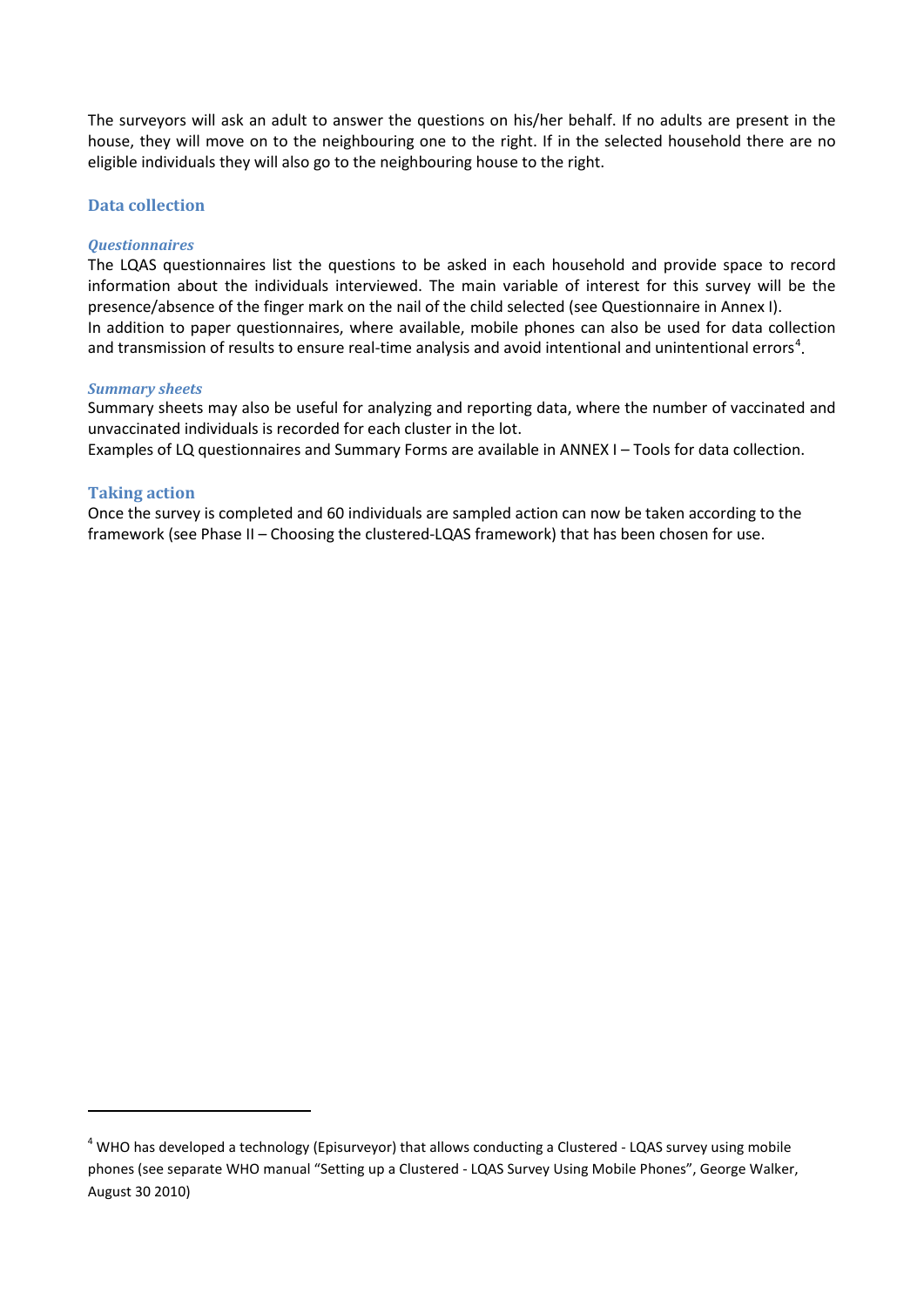#### <span id="page-23-0"></span>**What if...**

In following this procedure you may encounter conditions that vary slightly from what is planned. This is not a problem as long as you decide beforehand how to treat unusual situations in a standard way. Examples of unusual situations:

- a) *The building selected is a religious or commercial building, an office, shop, or school*. Do not administer the survey. Go to the neighbouring household in the agreed direction (e.g. to your right), without leaving an interval.
- b) *There are buildings with more than one household (e.g. apartment blocks in urban centres).* You will have to select one household randomly in the building following a stepwise approach. Select one floor randomly, then on the selected floor select one apartment randomly. To avoid clustering all the individuals in one building, once a household is selected, leave the building and return to the street, and follow the sampling interval to the right.
- c) *The household selected is empty.* Go to the next neighbouring household in the agreed direction without leaving an interval.
- d) *There are only children in the household.* Go to the next neighbouring household in the agreed direction without leaving the interval.
- e) *There is nothing to your right when you exit the house.* In this case turn to your right until you face a direction where you see households.
- f) *In turning to your right and following the procedure you reach a wall or a physical barrier.* You will have to turn to your right on site until you face a direction where you see households.
- g) *In turning to your right and following the procedure you end up covering the same area that you have already covered.* You will have to ignore this area and proceed to the closest area that you have not yet covered. If all the locality has been covered, consider moving to the closest locality in the same lot (see point i) below)
- h) *You reach the dead end of the road (i.e. there are no other roads to your side).* You will have to turn approximately 180° to the right and proceed on the other side of the road (e.g. the left side of the road if you were on the right side).
- i) *In following the procedure you are not able to complete the interviews because there are not enough households or target individuals in the locality.* Go to the geographically closest locality (village or neighbourhood) in the same lot to continue the interviews and complete the cluster. Select the first household of the locality and the subsequent ones according to the same procedure described.
- j) *You find children who are not permanent residents of the house (e.g. visitors)*. They should be included if they were eligible to receive the vaccine (aged between 0-59 months living in an area targeted by the SIA).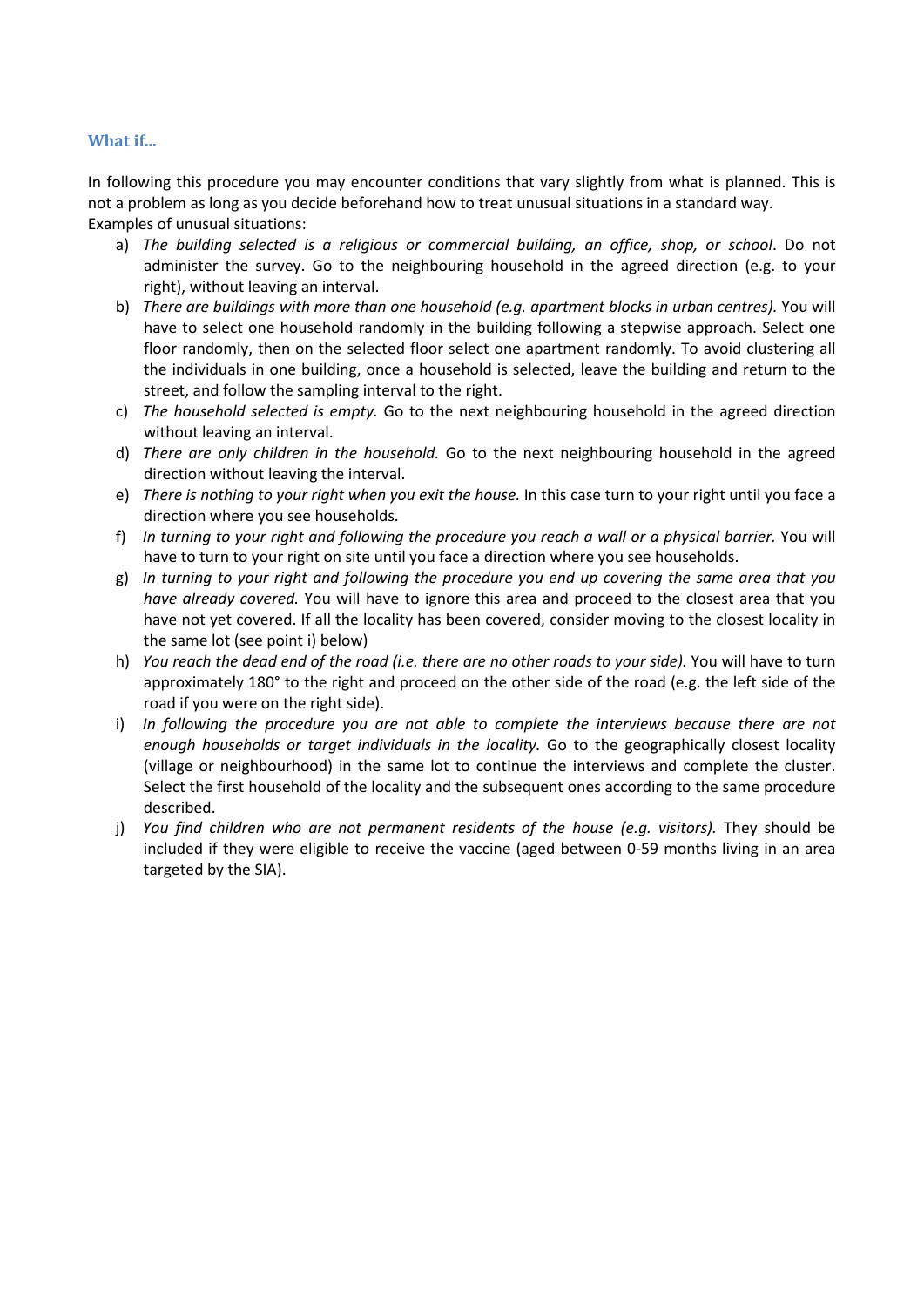#### <span id="page-24-0"></span>**Summary of sampling procedure (six clusters of 10)**

|    | <b>First Stage</b><br>1)                                                                     |
|----|----------------------------------------------------------------------------------------------|
| a) | Six clusters per lot will be pre-selected by the survey coordination team using PPS.         |
| b) | Select one locality randomly in each of the six cluster areas.                               |
| c) | Go to the selected locality.                                                                 |
|    | 2)<br><b>Second Stage</b>                                                                    |
| a) | Divide the locality in four sectors using an available map, or sketch one identifying some   |
|    | landmarks (e.g. road, river, school, mosque, church, etc.).                                  |
| b) | Select one sector randomly and go to the selected sector.                                    |
| c) | If the sector has maximum 20 households (HHs), number them and select one randomly as        |
|    | the starting point of the survey.                                                            |
| d) | If the sector has more than 20 HHs, repeat steps a-c.                                        |
| e) | Administer the survey in the HH selected as the starting point.                              |
| f) | Once the survey is completed in the selected HH, turn right exiting the house and select the |
|    | following HHs to survey according to the predetermined interval.                             |
| g) | Complete the survey of 10 children in the selected cluster and move to the following one. If |
|    | completing an LQAS for more than one vaccine, complete the survey with 10 eligible           |
|    | individuals for each vaccine.                                                                |
|    | 3) Third Stage: Selecting one child per household                                            |
| a) | In each household one child should be randomly selected to respond to the survey.            |
| b) | List and number all the children from 0-59 years of age living in the household.             |
| c) | Select one child randomly from the list using the table of random numbers.                   |
| d) | The survey in the lot is completed once 60 children per lot are surveyed (six clusters; 10   |
|    | children per cluster).                                                                       |

#### <span id="page-24-1"></span>**Communicating results and taking action**

Especially if we are in the FAIL or WARNING bands, it is very important to forward this information immediately to decision-makers and interested stakeholders so that measures to raise vaccination coverage can be rapidly implemented at lot level. You will need to consider what may have caused the low coverage identified in the rejected lots (e.g. absence of immunization cards rather than vaccine, not enough vaccine vials in that area, presence of hard-to reach areas, etc.) and then design solutions accordingly.

#### *What if the lot PASSES?*

Clustered-LQAS may also show that vaccination coverage is higher than expected in certain lots, meaning that the classification is: PASS. If the lots thought to have low coverage are actually doing well, users may want to consider redirecting resources to areas more in need. This decision needs to be taken carefully however, making sure that the workforce is not removed from areas that still need it.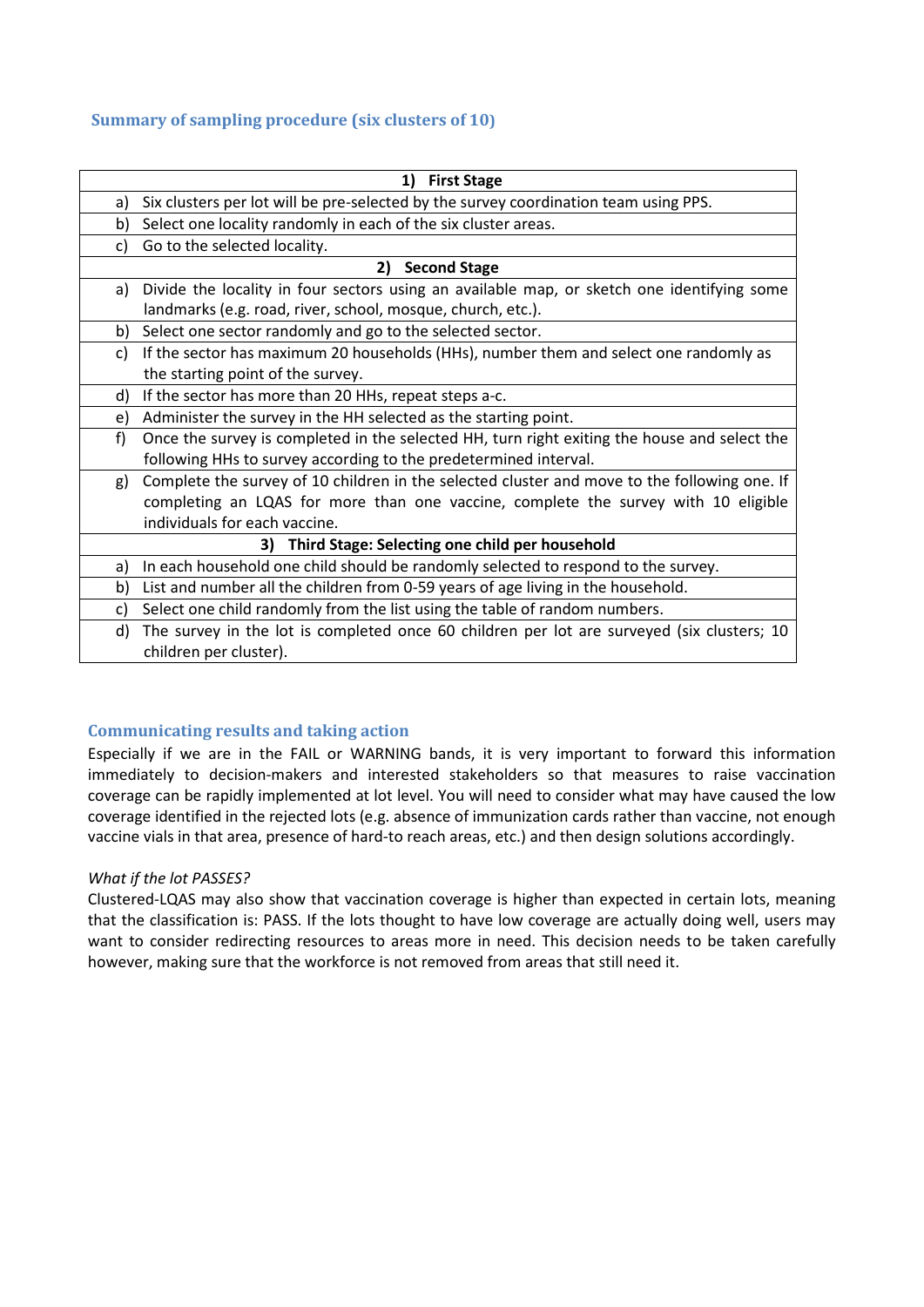## <span id="page-25-0"></span>**Chapter III - Composition of the survey teams and responsibilities**

Ideally the survey should be conducted by independent survey personnel not involved in vaccination activities. If this is not possible then teams who have vaccinated in one area could be deployed to evaluate coverage in another one.

In order to complete a clustered-LQAS survey successfully, the following human resources should be identified and recruited:

- 1) Coordinators
- 2) Supervisors
- 3) Surveyors
- 4) Local guides

#### <span id="page-25-1"></span>**Coordinators**

The professionals involved in protocol writing and planning the survey (e.g. local WHO staff, international WHO staff, or consultants) can act as survey coordinators making sure that the teams can cover all the territory. The LQAS coordinator is the person in charge of the survey (from recruiting the human resources, coordinating the training and the implementation, interpreting the results). Coordinators are also responsible for ensuring overall quality of the survey (i.e. quality in training, in data collection, in data entry, etc.). The coordinator is also responsible for writing the final report of the survey.

#### <span id="page-25-2"></span>**Supervisors**

At state/province level, supervisors should be nominated to ensure the quality of LQAS. The supervisor officer should support introduction, monitor the quality of LQAS and corrective actions.

Two "Supervision scenarios" are normally considered for LQAS surveys:

- 1) The survey is supervised by local WHO staff.
- 2) The survey is supervised by other independent partners, such as NGOs, sub-contractors, universities, etc.

#### Where possible:

- Employ experienced staff from WHO, UNICEF and international partners as supervisors.
- Outsource the task to external organizations only when similar quality of staff can be provided.
- Staff involved in vaccination activities (i.e. local ministry of health staff) should not be involved in the coordination of the survey.

#### <span id="page-25-3"></span>**Surveyors**

Depending on the number of lots, their geographical size, the timing of the evaluation and conditions in the field, the coordinators will determine the number of surveyors needed for each lot. A team of two surveyors may be able to cover a lot (e.g. completing six clusters) in two days if provided with a vehicle but this may not be the case depending on resources available and on the country.

#### *Responsibilities of surveyors:*

- 1) Visiting the household and administering the questionnaire.
- 2) Should be knowledgeable about the territory that they need to cover.
- 3) Should be very familiar with the customs and culture of the people living in the area.
- 4) Should speak the local language.

Surveyors work efficiently in teams of two, ideally a man and a woman. In some areas, where men are not allowed in the households, only female surveyors in your workforce may be preferred.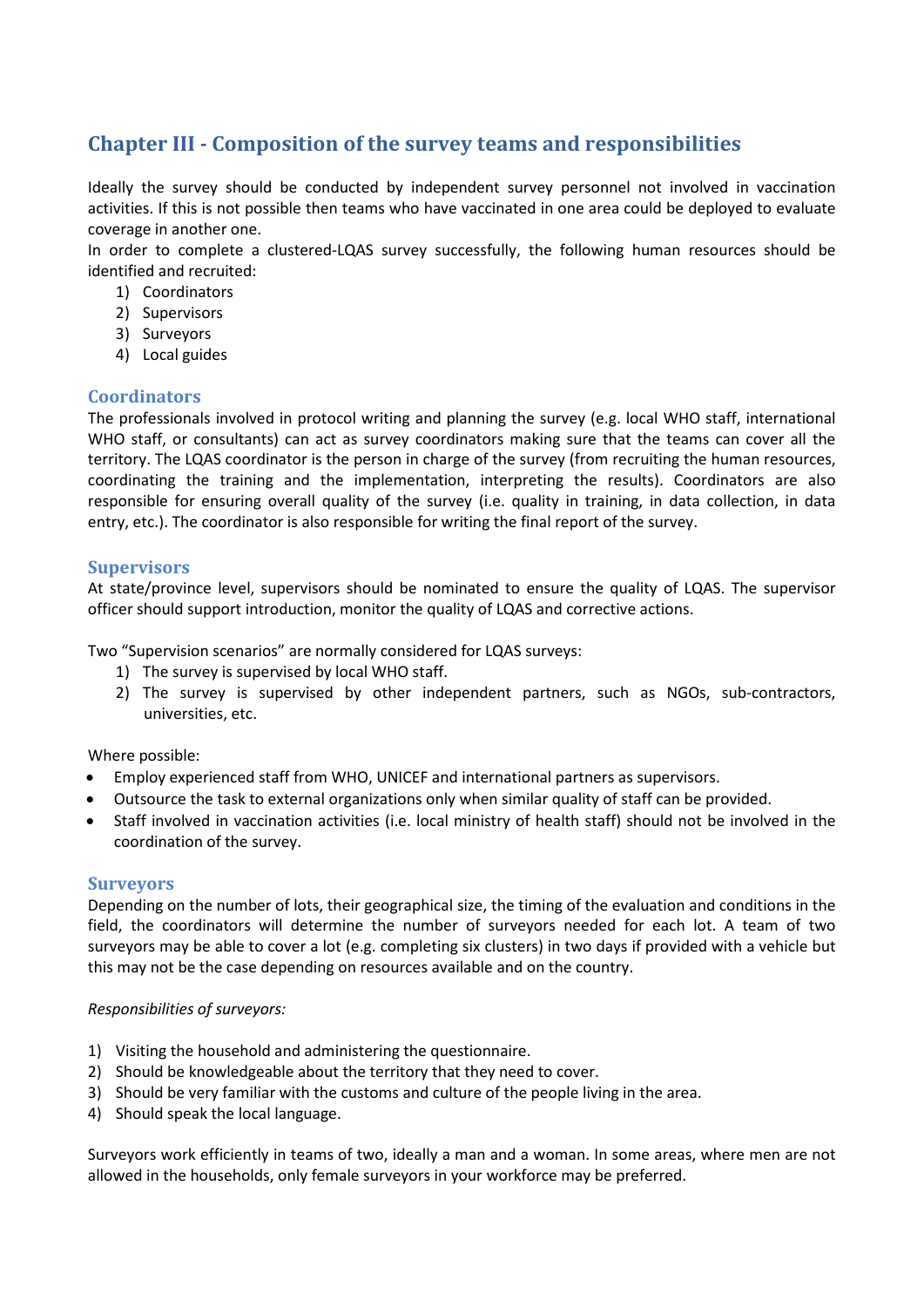*To ensure independence of surveyors from vaccination activities they should:* 

- 1) Be deployed to locations outside their daily responsibility.
- 2) Regularly change the areas that they assess (e.g., different provinces after different rounds).

#### <span id="page-26-0"></span>**Local guides**

In some cases, local guides may be recruited to support the surveyors with data collection in territories with which there are unfamiliar.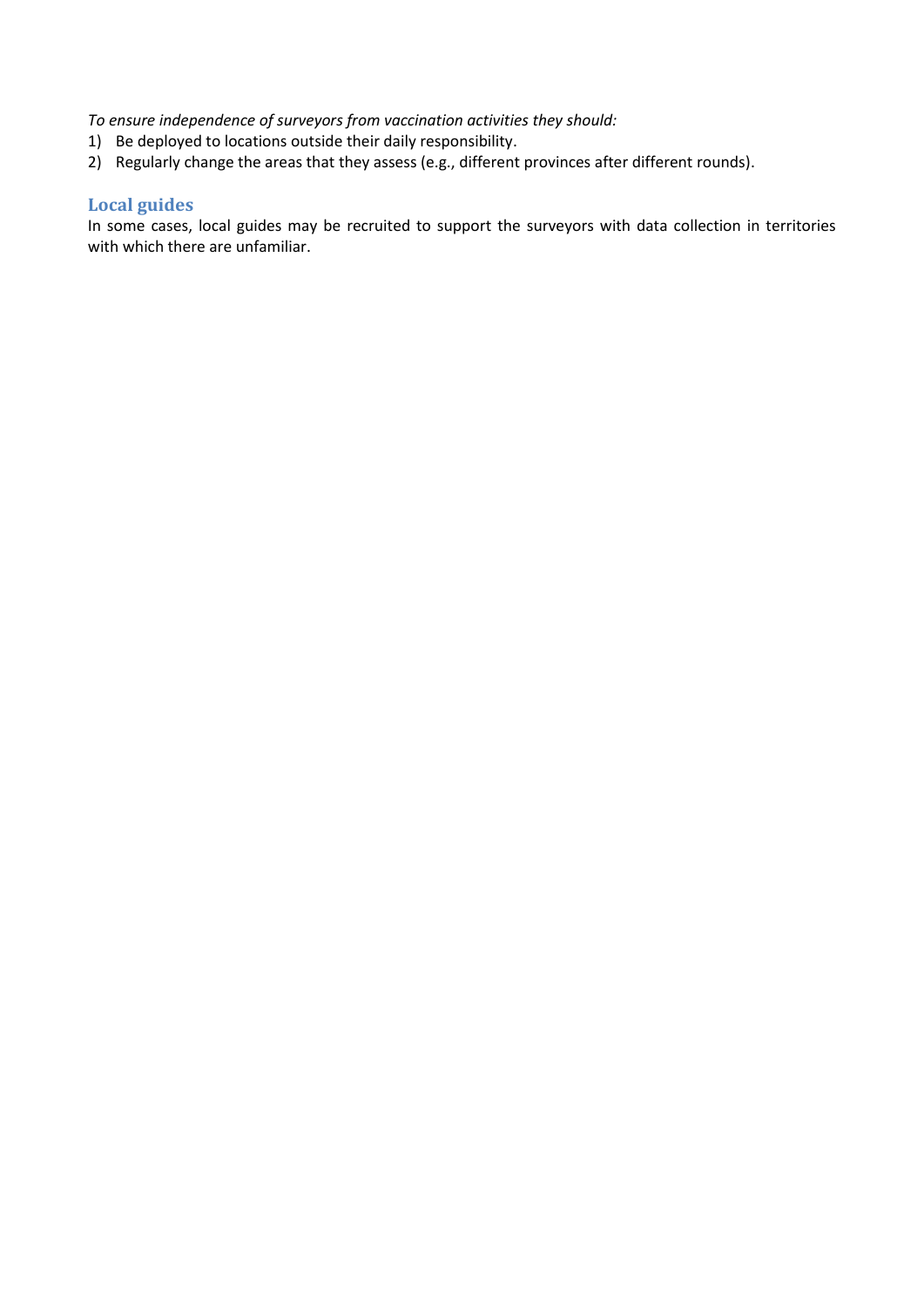## <span id="page-27-0"></span>**Chapter IV – Training**

#### <span id="page-27-1"></span>**Clustered-LQAS field survey manual**

A survey manual has to be prepared so that the survey teams know what to do once they are in the field. Based on what was discussed above on the sampling plan and on the sampling frame, the manual will include instructions on:

- 1. Introduction to the study and the objectives.
- 2. How to choose sampling points.
- 3. How to choose one target individual in each household.
- 4. How to administer the questionnaire.
- 5. Who to contact while in the field.
- 6. To whom to communicate the decision in order for actions to be taken.

#### <span id="page-27-2"></span>**Training workshop**

Before starting data collection, the surveyors will need a training session (workshop) of one or two days on data collection, reporting the findings, and decision-making if necessary. The training should combine theoretical and practical activities. You will need to present the information contained in the manual to the survey teams during this workshop to make sure that everybody understands the purpose and objectives of the survey.

The training workshop should include the following activities:

- 1. An overview of the survey, its purpose, how it will be carried out, and how the data will be used.
- 2. Review of instructions, with examples of hypothetical problems that data collectors might encounter.
- 3. Review of data collection forms, their purpose and content, and practice in completing them with hypothetical information.
- 4. A practice session in the field (select an area near to where the training is taking place) so that surveyors understand how to select random starting points and individuals in the cluster. This session should last up to half a day, leaving time to discuss any problems encountered in the field in order to adapt the survey manual. During the field practice exercise, each surveyor should do a few samplings themselves
- 5. Written examination (short quiz) and group discussion of the results to make sure that everybody has understood what to do in the field

If the conduction of the survey is outsourced to an external organization, WHO/UNICEF staff should still make sure to attend to ensure quality.

#### <span id="page-27-3"></span>**Checklist before going to the field**

It is important to ensure that everybody will travel to the lots well-prepared after the workshop. You need to make sure that survey teams bring with them to the field the following tools:

- 1. *Personal identification* **–** they should always be able to demonstrate who they are and why they are there to the interviewees.
- 2. *Survey manual –* for reference in the field.
- 3. *List of the localities (clusters) in the lot to survey –* if it is not possible at central level to pre-select the clusters where the survey will take place, then the surveying teams will need to select the six clusters once they are in the lot with the help of local public health officials.
- 4. *Maps of the localities to survey:* if maps of the localities (clusters) of the lots are available in advance, it may be helpful to hand them to the surveying teams during training; if they are not available they will have to draft them on site.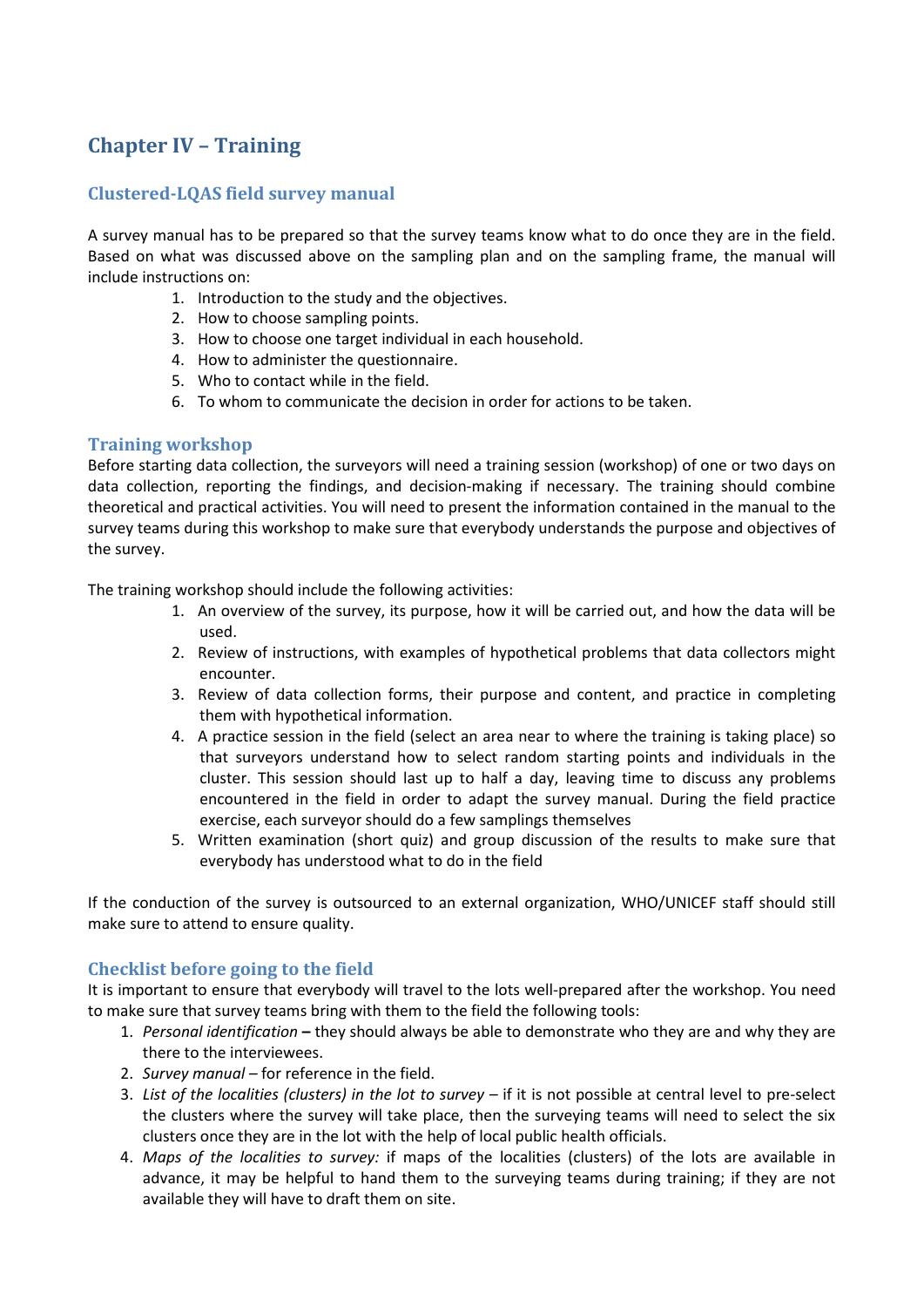- 5. *Table of random numbers:* to allow random selection of sectors in a village (or settlement) with more than 20 households, individuals, etc.
- **6.** *Notepad and pen:* to take notes, draft the map of the locality if needed, complete the questionnaires, etc.
- 7. *Questionnaires:* carry some spare copies in case the questionnaires get lost or damaged during travelling.
- 8. *Summary sheet:* also carry some spare copies in case the questionnaires get lost or damaged during travelling.
- 9. *Survey contact sheet:* to know who to contact during the survey, especially if a decision is taken in their lot.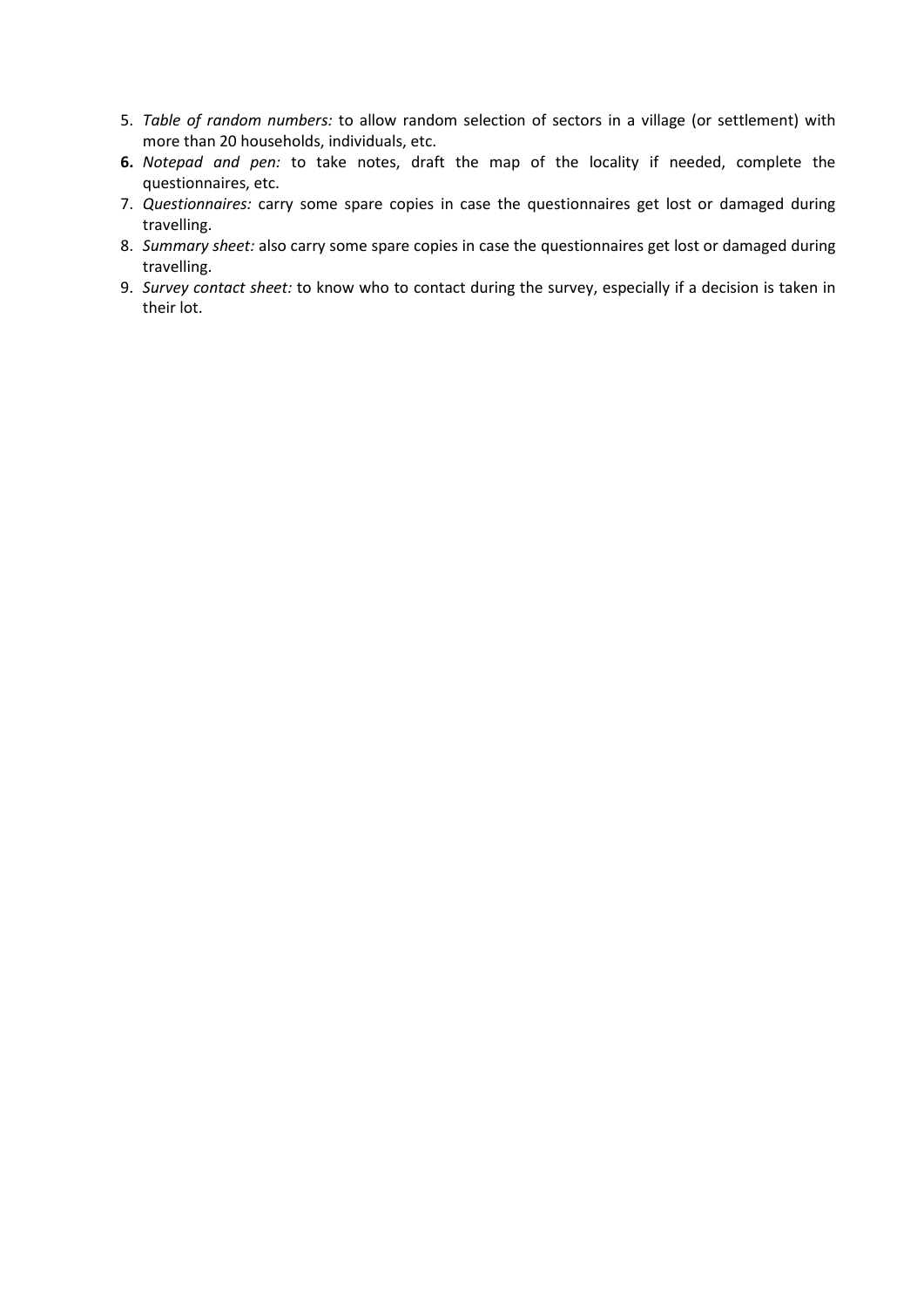#### <span id="page-29-0"></span>**Supervisor/coordinator's check-list: Best practices to ensure quality during the stages of Clustered-LQAS**

| <b>Stage</b>                               | <b>Best practice</b>                                                                                                                                                                                                                                                                                                                                  |
|--------------------------------------------|-------------------------------------------------------------------------------------------------------------------------------------------------------------------------------------------------------------------------------------------------------------------------------------------------------------------------------------------------------|
| <b>Selection</b><br><b>of</b><br>surveyors | Employ experienced staff from WHO, UNICEF and partners.<br>Outsource the task only when the organization can provide the similar<br>quality of staff.                                                                                                                                                                                                 |
| <b>Deployment</b><br>of surveyors          | A surveyor should be deployed to locations outside his/her responsibility.<br>A surveyor should regularly change geography (e.g., different provinces).                                                                                                                                                                                               |
| <b>Training</b>                            | The training of surveyors should include both theory and field practice.<br>During field practice, each surveyor should do a few samplings personally.<br>If outsourced, WHO/UNICEF staff should attend the training to assure the<br>$\bullet$<br>quality of training and surveyor.                                                                  |
| <b>Methodology</b>                         | Lots and clusters (e.g., settlements) should be pre-selected.<br>Surveyors should follow the pre-determined house selection methods<br>(e.g. random starting points, skip one/two houses, one child per house).<br>Use mobile phones to transmit results to ensure real-time analysis and<br>$\bullet$<br>avoid intentional and unintentional errors. |
| <b>Quality</b><br>assurance                | The dedicated officer should support introduction, monitor the quality of<br>LQAS and corrective actions (e.g. "refresher course").<br>Supervisors should be nominated at state/province level to ensure the<br>quality of LQAS.                                                                                                                      |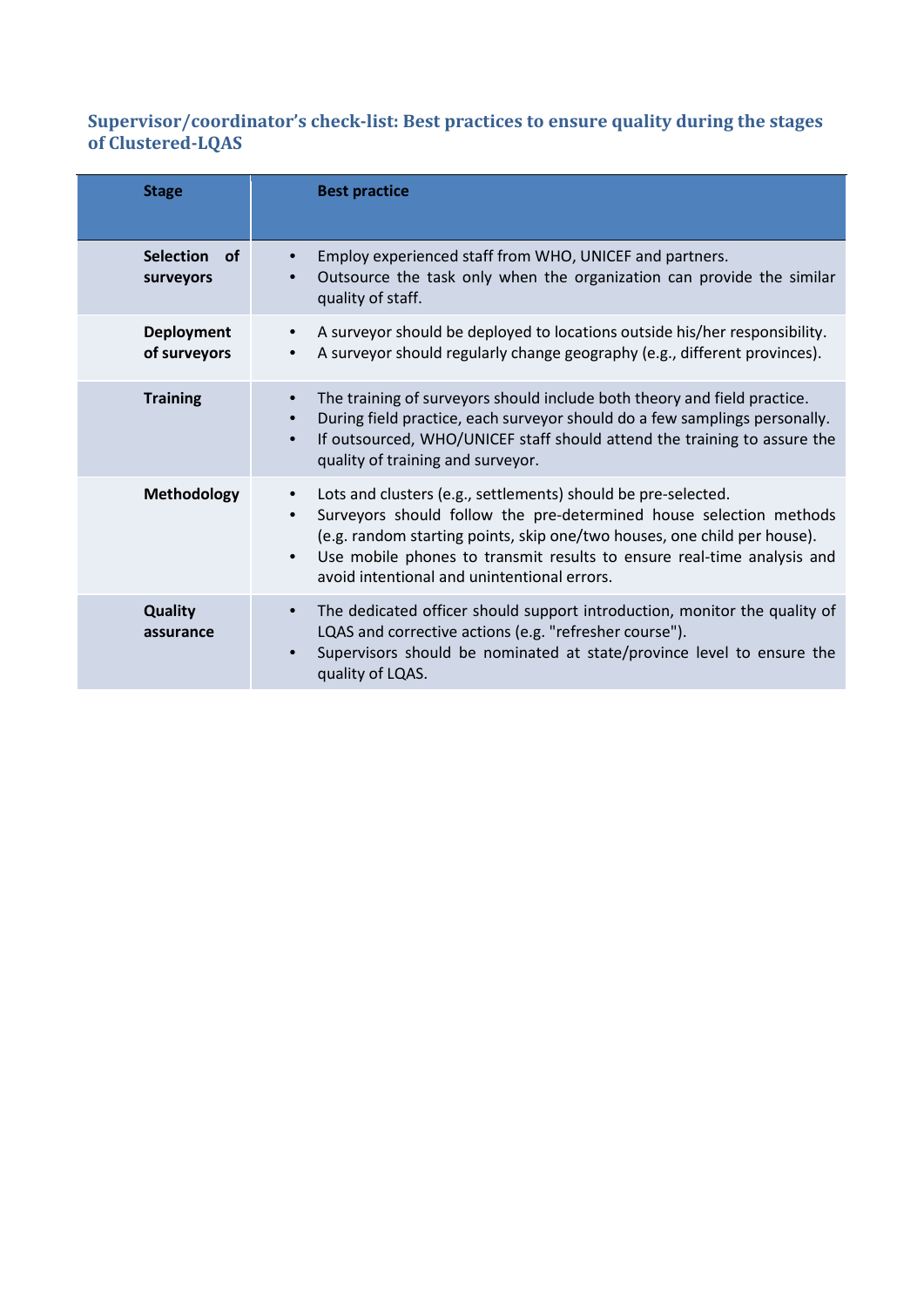### <span id="page-30-0"></span>**ANNEXES**

#### <span id="page-30-1"></span>**ANNEX I – Tools for data collection**

#### <span id="page-30-2"></span>**Example of questionnaire**

Q1: Lot: \_\_\_\_\_\_

Q2: Cluster Number: **|\_\_| (1-6)**

Q3: Name of the locality for the cluster (village/neighbourhood): \_\_\_\_\_\_\_\_

Q4: Name of Surveyor: \_\_\_\_\_\_\_\_\_\_\_\_\_\_\_\_\_\_\_\_\_\_\_\_\_\_\_\_\_\_\_\_ Signature: \_\_\_\_\_\_\_\_\_\_\_\_

Q6: Date: **|\_\_|\_\_| |\_\_|\_\_| |\_\_|\_\_|**

Q5: Name of LQAS Supervisor: \_\_\_\_\_\_\_\_\_\_\_\_\_\_\_\_\_\_\_\_\_\_\_\_\_\_ Signature: \_\_\_\_\_\_\_\_\_\_\_\_\_

#### **Vaccination Status**

Note: Only administer the questionnaire to one eligible child randomly selected per household.

| Progressive number of household in the | 1                 | $\overline{2}$                | 3 | 4 | 5 | 6 | 7 | 8 | 9 | 10 |  |  |
|----------------------------------------|-------------------|-------------------------------|---|---|---|---|---|---|---|----|--|--|
| cluster                                |                   |                               |   |   |   |   |   |   |   |    |  |  |
| Q7: Age                                |                   | In months; if above 59 months |   |   |   |   |   |   |   |    |  |  |
|                                        | do not administer |                               |   |   |   |   |   |   |   |    |  |  |
|                                        | questionnaire.    |                               |   |   |   |   |   |   |   |    |  |  |
| Q8: Sex                                |                   | M=Male                        |   |   |   |   |   |   |   |    |  |  |
|                                        |                   | F=Female                      |   |   |   |   |   |   |   |    |  |  |
| Q9: Vaccinated                         |                   |                               |   |   |   |   |   |   |   |    |  |  |
| (Presenting "finger                    |                   | Y=Yes/N=No                    |   |   |   |   |   |   |   |    |  |  |
| mark")                                 |                   |                               |   |   |   |   |   |   |   |    |  |  |
| Q10: Was caregiver                     |                   |                               |   |   |   |   |   |   |   |    |  |  |
| aware of the polio                     |                   |                               |   |   |   |   |   |   |   |    |  |  |
| vaccination campaign                   |                   | Y=Yes/N=No                    |   |   |   |   |   |   |   |    |  |  |
| prior to the arrival of                |                   |                               |   |   |   |   |   |   |   |    |  |  |
| the vaccination teams?                 |                   |                               |   |   |   |   |   |   |   |    |  |  |
| Q11:Comments                           |                   |                               |   |   |   |   |   |   |   |    |  |  |

\_\_\_\_\_\_\_\_\_\_\_\_\_\_\_\_\_\_\_\_\_\_\_\_ \_\_\_\_\_\_\_\_\_\_\_\_ \_\_\_\_\_\_\_\_\_\_\_\_\_\_\_\_\_\_\_\_\_\_\_\_\_\_\_\_\_\_\_\_\_\_\_\_\_\_\_\_\_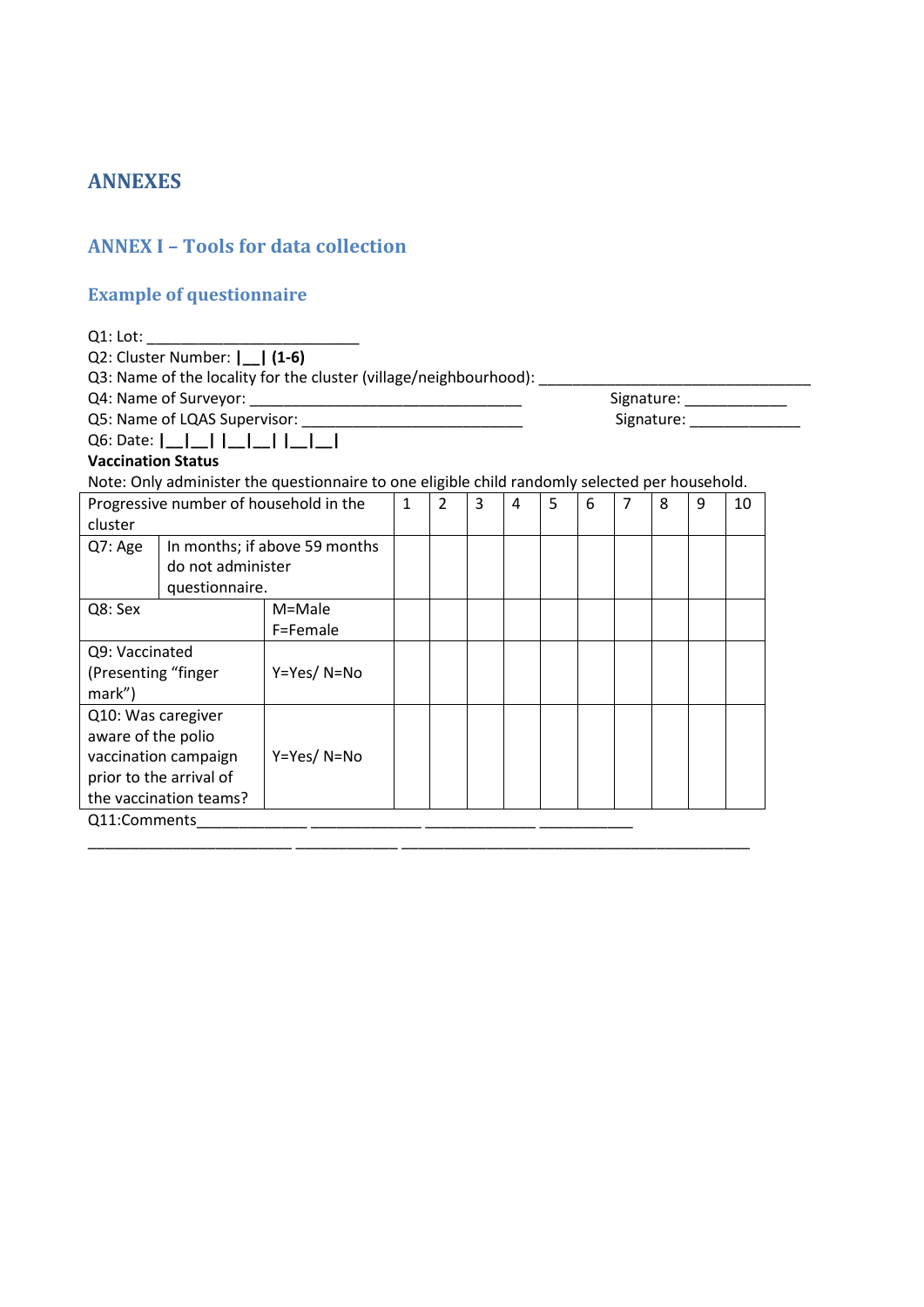#### <span id="page-31-0"></span>**Example of LQ Summary Sheet**

Lot: the contract of the contract of the contract of the contract of the contract of the contract of the contract of the contract of the contract of the contract of the contract of the contract of the contract of the contr Lot Number  $\boxed{\underline{\phantom{a}}\underline{\phantom{a}}\underline{\phantom{a}}\underline{\phantom{a}}\underline{\phantom{a}}\underline{\phantom{a}}\underline{\phantom{a}}\underline{\phantom{a}}\underline{\phantom{a}}\underline{\phantom{a}}\underline{\phantom{a}}\underline{\phantom{a}}\underline{\phantom{a}}\underline{\phantom{a}}\underline{\phantom{a}}\underline{\phantom{a}}\underline{\phantom{a}}\underline{\phantom{a}}\underline{\phantom{a}}\underline{\phantom{a}}\underline{\phantom{a}}\underline{\phantom{a}}\underline{\phantom{a}}$ 

 $\overline{\phantom{a}}$  . The contract of  $\overline{\phantom{a}}$ 

Date: |\_|\_|\_| |\_|\_| |\_|\_|

| Cluster |     |                                    |    | 4  |     |     | Total |  |
|---------|-----|------------------------------------|----|----|-----|-----|-------|--|
| Number  |     |                                    |    |    |     |     |       |  |
|         |     | Number of unvaccinated individuals |    |    |     |     |       |  |
| OPV     | '10 | /10                                | Ί0 | 10 | ′10 | ′10 | /60   |  |

Signature \_\_\_\_\_\_\_\_\_\_\_\_\_\_\_\_\_\_\_\_

Supervisor's Comments: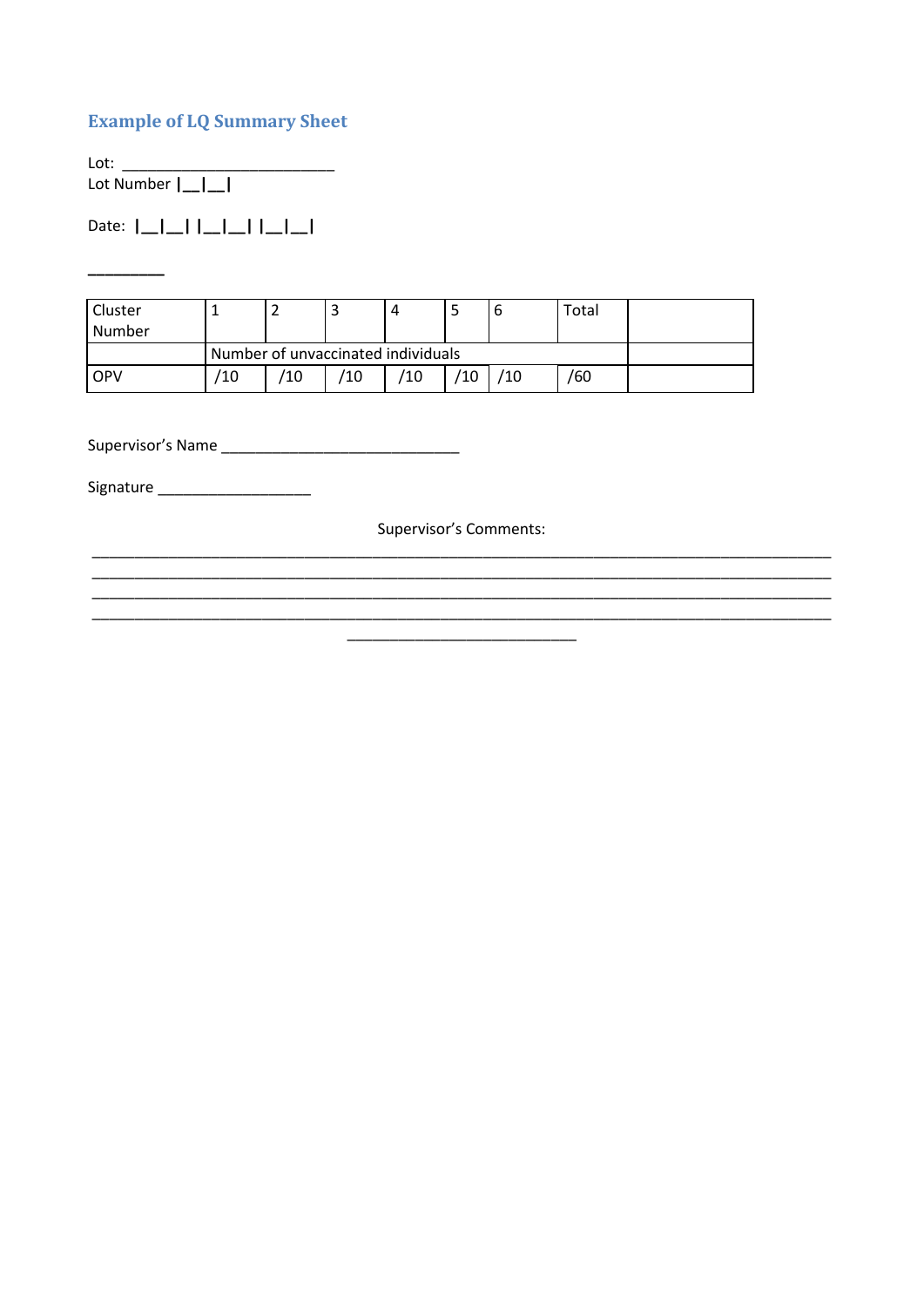## <span id="page-32-0"></span>**Table of Random Numbers**

|                | 1     | $\overline{2}$ | 3     | 4     | 5     | 6     | $\overline{7}$ | 8     | 9     | 10    |
|----------------|-------|----------------|-------|-------|-------|-------|----------------|-------|-------|-------|
| $\mathbf{1}$   | 77937 | 36192          | 73719 | 60892 | 88731 | 53312 | 32028          | 51981 | 52537 | 13792 |
| $\overline{c}$ | 62235 | 21784          | 63671 | 43307 | 27466 | 18725 | 30422          | 35364 | 22684 | 52940 |
| 3              | 41271 | 76943          | 63176 | 13983 | 76307 | 62649 | 37776          | 12373 | 27781 | 08448 |
| 4              | 74303 | 91599          | 18364 | 46854 | 55978 | 16696 | 70329          | 57342 | 75565 | 00195 |
| 5              | 07316 | 19966          | 36871 | 69972 | 41876 | 23919 | 35358          | 75206 | 83106 | 28462 |
| 6              | 19852 | 18979          | 14669 | 67059 | 35079 | 08989 | 18634          | 09736 | 58087 | 87453 |
| 7              | 44332 | 63036          | 51047 | 22662 | 60949 | 48177 | 87131          | 42936 | 06018 | 88193 |
| 8              | 18139 | 72389          | 49388 | 72664 | 65670 | 32657 | 86661          | 42756 | 64465 | 74816 |
| 9              | 98592 | 49059          | 95525 | 38095 | 08437 | 30024 | 94906          | 62951 | 94659 | 99819 |
| 10             | 40317 | 53391          | 41926 | 35351 | 85078 | 18072 | 83048          | 66366 | 05390 | 35376 |
| 11             | 62617 | 66075          | 30313 | 97008 | 78976 | 48652 | 17317          | 30662 | 60683 | 12054 |
| 12             | 16911 | 00422          | 55292 | 25757 | 16504 | 54582 | 26375          | 63502 | 80040 | 47941 |
| 13             | 68800 | 73988          | 76322 | 65662 | 32778 | 52376 | 57512          | 01105 | 12160 | 04995 |
| 14             | 33682 | 48961          | 58841 | 56325 | 66879 | 50433 | 88774          | 35632 | 71408 | 54487 |
| 15             | 97012 | 25698          | 43344 | 64489 | 03461 | 18996 | 46699          | 19042 | 54195 | 66669 |
| 16             | 67003 | 86784          | 64254 | 00365 | 22206 | 18449 | 34569          | 21006 | 96242 | 43069 |
| 17             | 67427 | 02409          | 32424 | 44517 | 56795 | 34543 | 64366          | 75534 | 39516 | 73236 |
| 18             | 97145 | 24129          | 53570 | 90142 | 99015 | 49437 | 47618          | 72842 | 85020 | 87873 |
| 19             | 34107 | 47747          | 76070 | 23154 | 82296 | 09290 | 04927          | 86570 | 62716 | 08756 |
| 20             | 79935 | 12969          | 28375 | 73660 | 47982 | 35603 | 21854          | 79458 | 12409 | 73075 |
| 21             | 66851 | 75572          | 70463 | 06772 | 67840 | 78904 | 85099          | 32362 | 44651 | 02838 |
| 22             | 38961 | 69197          | 82905 | 14125 | 96240 | 91644 | 41386          | 60459 | 27086 | 52120 |
| 23             | 31328 | 87208          | 59649 | 65047 | 80656 | 78864 | 76109          | 56510 | 67849 | 87587 |
| 24             | 78168 | 43077          | 30959 | 32122 | 54398 | 63458 | 97905          | 46236 | 11563 | 80304 |
| 25             | 17222 | 23833          | 35686 | 54720 | 09829 | 69955 | 61885          | 99788 | 77326 | 64731 |
| 26             | 45809 | 63139          | 81163 | 05649 | 00363 | 63170 | 26216          | 90827 | 61389 | 25389 |
| 27             | 26642 | 59445          | 25983 | 42847 | 57804 | 61654 | 46982          | 60754 | 34006 | 38567 |
| 28             | 68226 | 89572          | 26090 | 42023 | 00666 | 02597 | 25822          | 62540 | 71707 | 19298 |
| 29             | 48979 | 17044          | 65889 | 64133 | 20822 | 85760 | 58584          | 19169 | 91751 | 64343 |
| 30             | 24232 | 43444          | 96175 | 44077 | 81707 | 67092 | 33498          | 62705 | 55320 | 81586 |
| 31             | 53817 | 64027          | 76885 | 41107 | 73940 | 69311 | 46040          | 63937 | 56902 | 76517 |
| 32             | 93054 | 93155          | 10300 | 55402 | 00309 | 33606 | 91680          | 20765 | 47442 | 59969 |
| 33             | 29728 | 00073          | 59085 | 02873 | 48760 | 30478 | 11427          | 50241 | 18561 | 66696 |
| 34             | 34274 | 00724          | 31564 | 07996 | 72888 | 68474 | 68155          | 36174 | 51775 | 37193 |
| 35             | 60390 | 31910          | 78978 | 68916 | 64532 | 48340 | 40781          | 01328 | 93294 | 07851 |
| 36             | 07382 | 67510          | 09460 | 52079 | 50167 | 06148 | 07958          | 91373 | 79428 | 27265 |
| 37             | 72224 | 70340          | 26434 | 35730 | 18762 | 64542 | 36808          | 47245 | 55879 | 84712 |
| 38             | 75554 | 03456          | 23941 | 11799 | 99878 | 45542 | 75357          | 98517 | 76468 | 13305 |
| 39             | 57986 | 93186          | 48996 | 59792 | 84119 | 27347 | 10041          | 55929 | 71798 | 54654 |
| 40             | 76008 | 32565          | 17101 | 78443 | 01274 | 04465 | 53071          | 85576 | 59024 | 61211 |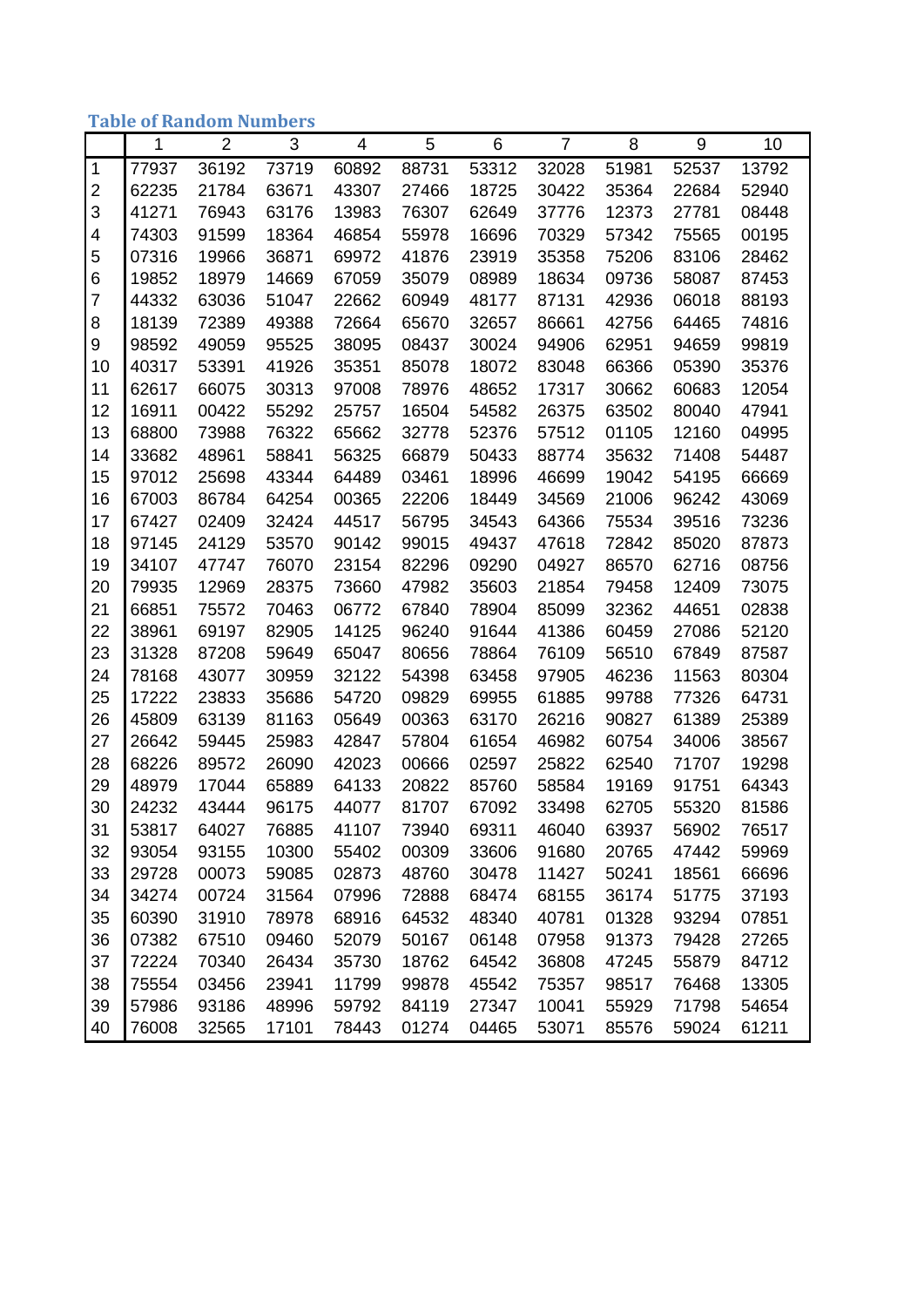#### *How to use the table of random numbers*

The table of random numbers is a list of randomly-selected numbers. To select a number randomly, you need to know how many households are included in your village/sector and how many digits this total number of households has. For example, if the surveyor needs to select randomly a household in a village, he or she first needs to number all households in the sector between *1* and *n*, where *n* is the total number of households in the sector.

For example, let us say that the surveyors are in a sector with 20 households and have to select one randomly as the starting point of the survey. They number all the households from 1 to 20. Twenty is a two digit number so they will have to choose randomly from the table the first number with two digits between 1 and 20. They point with the pen to a random spot on the table (one way to do it is to place a finger on the table without looking at it before). From this spot, move your finger towards the right until you find the first 2-digit number between 01 and 20. The household allocated this number will be the one selected to start the survey.

Look at the table. Let us say that the number 8 from the cell 87131 (row 7 column 7) has been pointed to. Move to the right and look at every 2-digit number in the table. This produces the following numbers: 87, 71, 13, 31, 14, 42... Hence, 13 is the first 2-digit number between 1 and 20 screened. Consequently, the randomly selected household for this sector will be number 13.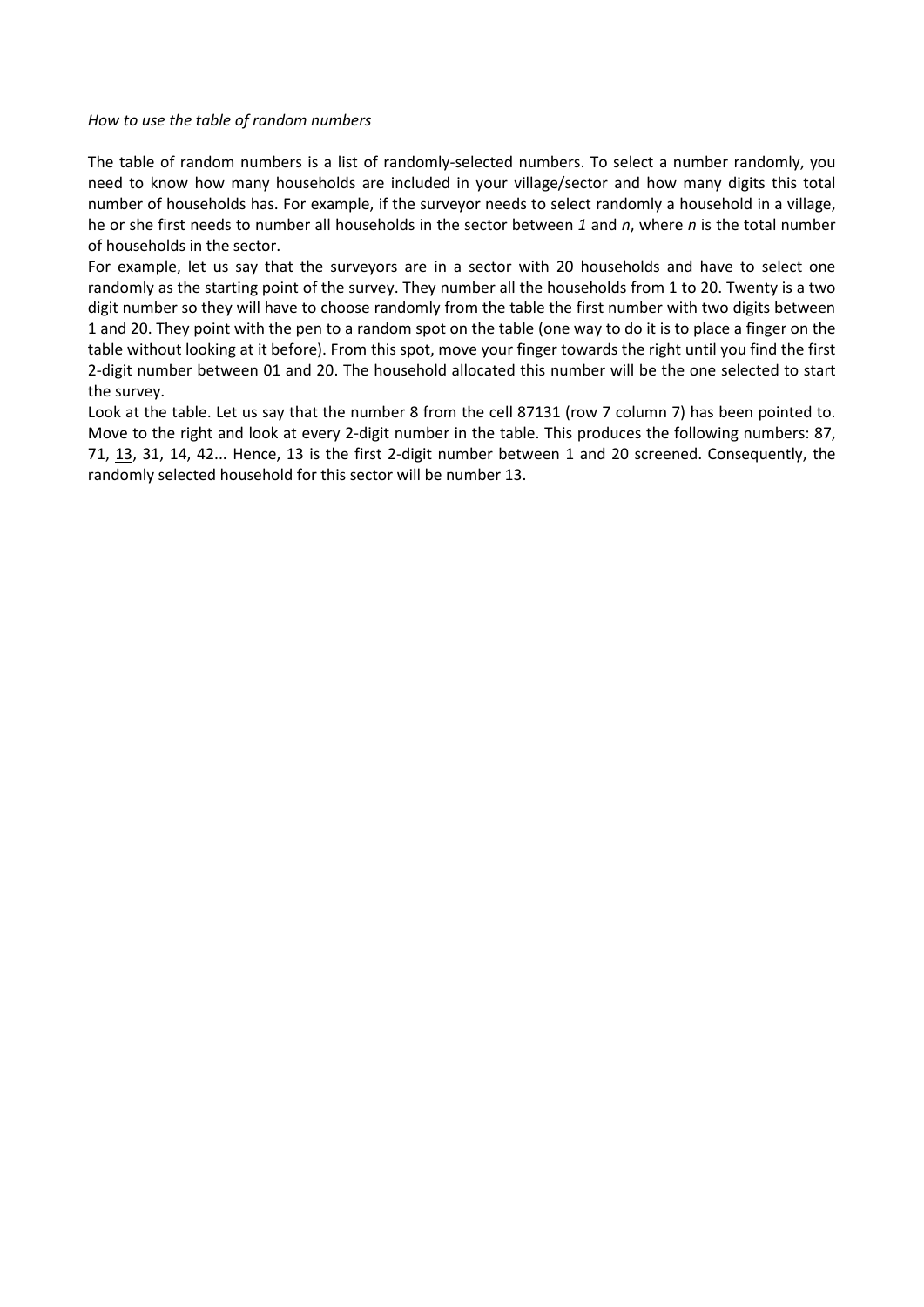## <span id="page-34-0"></span>**ANNEX II - Budget and logistic arrangements**

The clustered-LQAS survey is a rapid survey characterized by its small sample size, rapidity of implementation, ease of interpretation, and consequent low cost compared to a fully-fledged survey. The budget needed to conduct a clustered-LQAS survey may vary depending on the country of study, on the extent of the survey, and on resources available.

When budgeting for an LQAS survey, users may want to consider the following expenses:

- 1. Administrative costs
	- a. Planning the study.
	- b. Recruiting the surveyors.
	- c. Data entry (if needed).
	- d. Report writing.
- 2. Training days
	- a. Per diem for trainers.
	- b. Per diem for trainees.
	- c. Lunch and coffee breaks.
- 3. Tools
	- a. Pens.
	- b. Notebooks.
	- c. Mobile phones.
	- d. Laptops.
- 4. Printing materials
	- a. Training manual.
	- b. Data collection forms.
	- c. Personal identification.
- 5. Human resources during the survey
	- a. Per diem for supervisors.
	- b. Per diem for surveyors.
	- c. Compensation for local guides.
- 6. Travel costs
	- a. Vehicles.
	- b. Public transport.
- 7. Communication costs
	- a. Mobile phone credit.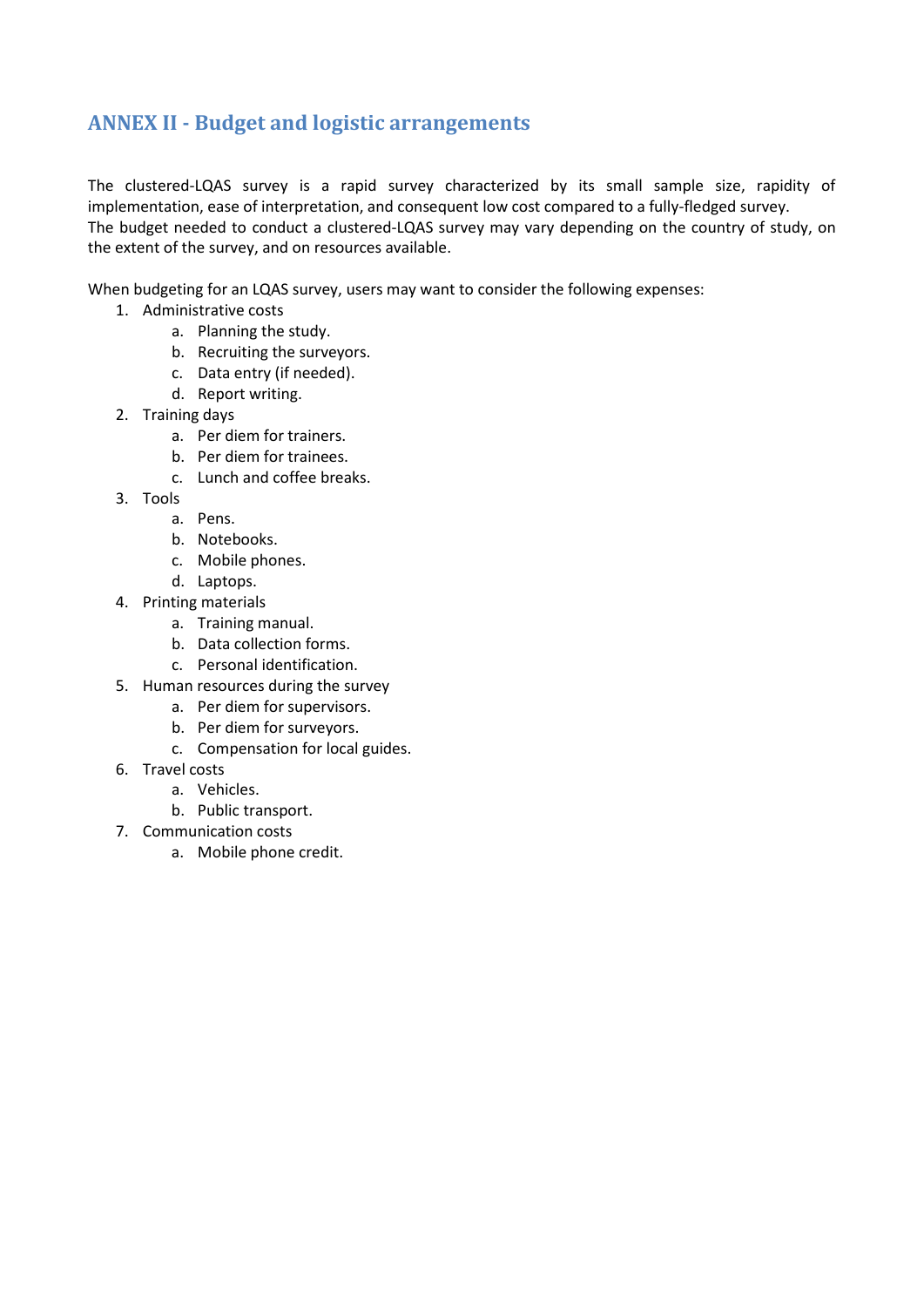## <span id="page-35-0"></span>**ANNEX III – PPS and other methods of sampling**

#### <span id="page-35-1"></span>**Sampling with probability proportionate to the size (PPS)**

If a list of the localities with census information is available in the lot you can consider using PPS to select clusters. This procedure gives a higher probability to the largest localities to be selected as clusters. Depending on how the vaccination campaign is organized, larger localities may also have a higher chance of being reached by vaccination activities than smaller ones. Conducting the survey in such localities may not be what users want if they are seeking to ensure that every locality has the same chance of being selected in the sample.

Steps to conduct PPS sampling:

- *1) List all villages with population size and the cumulative population in a sheet of paper.*
- 2) *Calculate the sampling interval.* To do this you must divide the total population of the district by the number of clusters you want to select.
- *3) Choose a random number between 0 and the sampling interval using the table of random numbers.*
- 4) *Write down the random number on the sheet of paper.* The first cluster will be sampled in the village where the cumulative population number contains the random number.
- 5) *Add the sampling interval to the random number.* The second cluster will be selected in the village where the cumulative population number contains the random number.
- 6) *The following clusters will be selected by adding the sampling interval to the previous number progressively.* Each time we will retain the village where this progressive number is contained in the cumulative population.
- *7) Follow the process until you know in which villages you will select the clusters needed.*

As this sampling technique is proportional to the size of the villages, large villages will have a greater probability than small villages of being in the sample, and very large villages may have more than one cluster.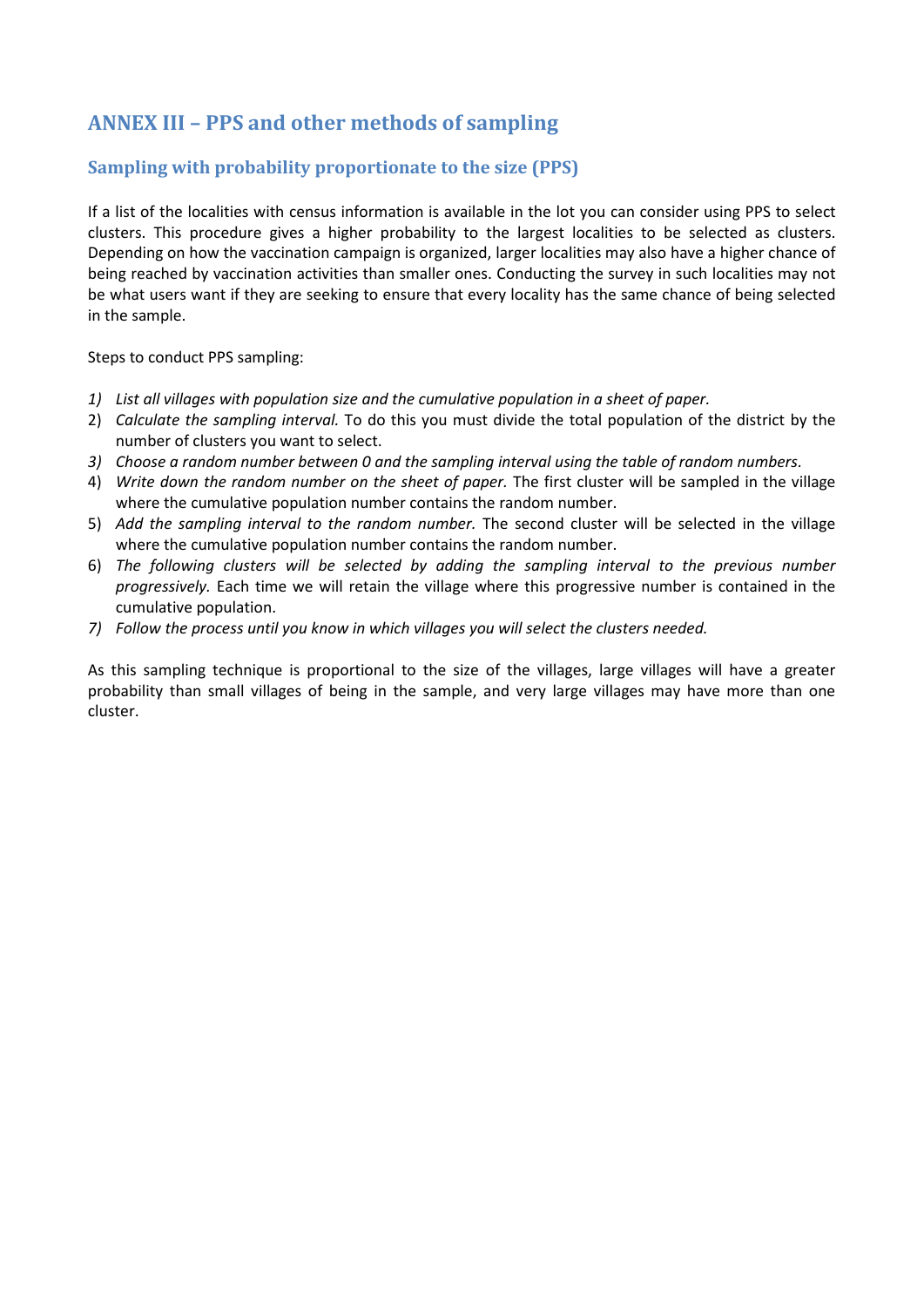#### *Example of PPS sampling*

In this example for a health sub-district with a population of 5841, we plan to select 5 villages in each of which 10 individuals will be interviewed.

The surveyors compiled the sheet below.

*Sheet to select the villages in the health district according to PPS* Number of clusters needed: *5* Cumulative population of the health district: *5841* Sampling interval: 5841/5= 1168 Random number (between 1 and the sampling interval): *661*

| 1. Village<br>No. | 2. Village<br><b>Name</b> | 3. Village<br><b>Population</b> | <b>4. Cumulative</b><br><b>Population</b> | <b>5. No of clusters</b><br>selected in the<br>village | <b>6. Progressive Sampling</b><br><b>Number</b> |
|-------------------|---------------------------|---------------------------------|-------------------------------------------|--------------------------------------------------------|-------------------------------------------------|
| $\mathbf{1}$      | Α                         | 246                             | 246                                       |                                                        |                                                 |
| $\overline{2}$    | $\pmb B$                  | 1577                            | 1823                                      |                                                        | 661*                                            |
| 3                 | $\mathsf{C}$              | 468                             | 2291                                      |                                                        | 1829 **                                         |
| 4                 | D                         | 340                             | 2631                                      |                                                        |                                                 |
| 5                 | $\mathsf E$               | 220                             | 2851                                      |                                                        |                                                 |
| 6                 | F                         | 246                             | 3097                                      |                                                        | 2997 ***                                        |
| $\overline{7}$    | G                         | 190                             | 3287                                      |                                                        |                                                 |
| 8                 | $\mathsf{H}$              | 1124                            | 4411                                      |                                                        | 4165****                                        |
| 9                 |                           | 61                              | 4472                                      |                                                        |                                                 |
| 10                | J                         | 154                             | 4626                                      |                                                        |                                                 |
| 11                | К                         | 139                             | 4765                                      |                                                        |                                                 |
| 12                | L                         | 60                              | 4825                                      |                                                        |                                                 |
| 13                | M                         | 14                              | 4839                                      |                                                        |                                                 |
| 14                | ${\sf N}$                 | 38                              | 4877                                      |                                                        |                                                 |
| 15                | $\circ$                   | 19                              | 4896                                      |                                                        |                                                 |
| 16                | ${\sf P}$                 | 41                              | 4937                                      |                                                        |                                                 |
| 17                | Q                         | 120                             | 5057                                      |                                                        |                                                 |
| 18                | ${\sf R}$                 | 455                             | 5512                                      |                                                        | 5333                                            |
| 19                | $\sf S$                   | 51                              | 5563                                      |                                                        |                                                 |
| 20                | $\mathsf T$               | 26                              | 5589                                      |                                                        |                                                 |
| 21                | U                         | 199                             | 5788                                      |                                                        |                                                 |
| 22                | V                         | 21                              | 5809                                      |                                                        |                                                 |
| 23                | W                         | 32                              | 5841                                      |                                                        |                                                 |

\*Random number; \*\*progressive number 1829 (random number 661 + sampling interval 1168); \*\*\* progressive number 2997 (previous progressive number 1829 + sampling interval 1168); \*\*\*\* etc.

According to this procedure the five villages selected to sample 10 individuals will be: B, C, F, H, and R.

#### <span id="page-36-0"></span>**Other Methods**

In case PPS is not viable (e.g. you do not have a list of localities with population data) you can consider other methods to sample clusters in the lot.

Simple random sampling (SRS)

For SRS you just need to have the list of all localities in the lot and you will select the number needed by simple random ballot. The advantage of SRS is that it does not require census information. SRS will give the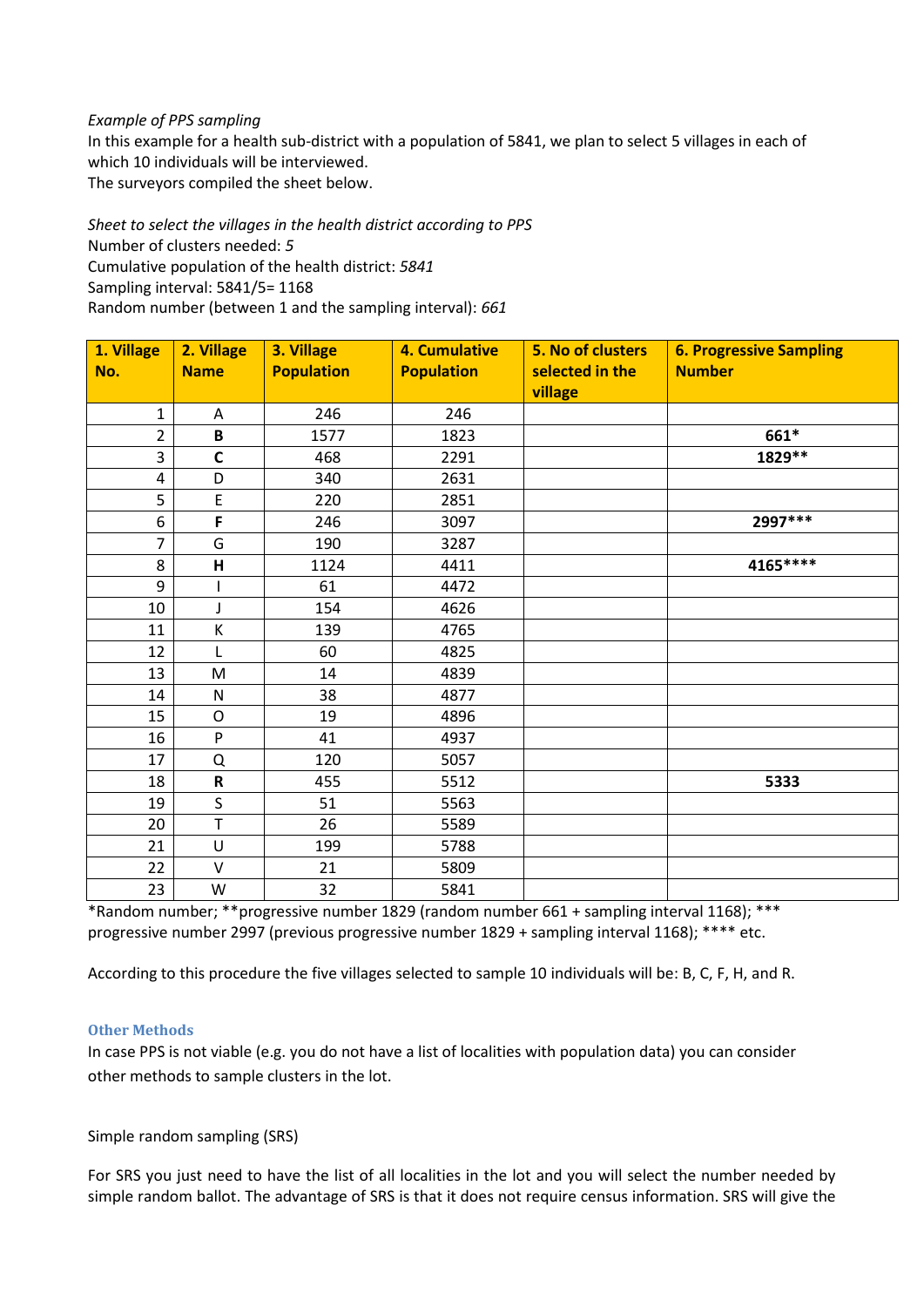same chance to every locality to be selected, although the chance of each child being selected will depend on the locality. This results in a sample that is less representative of the entire lot.

#### Geographical sampling methods

If maps of the area considered as a lot are available, you may opt for geographical sampling methods, such as centric systematic area sampling (CSAS), to ensure that the probability of being selected as cluster is evenly spread across the whole territory. The CSAS method involves dividing the survey area (lot) into a grid of non-overlapping numbered squares of equal size (quadrants), selecting randomly the quadrants from which we will select one cluster each, and sampling the community located closest to the centre of each quadrant [4].

*NB: We discourage the use of these methods because they produce a sample that is not representative of the entire lot. They should only be used when sampling with PPS is not possible.*